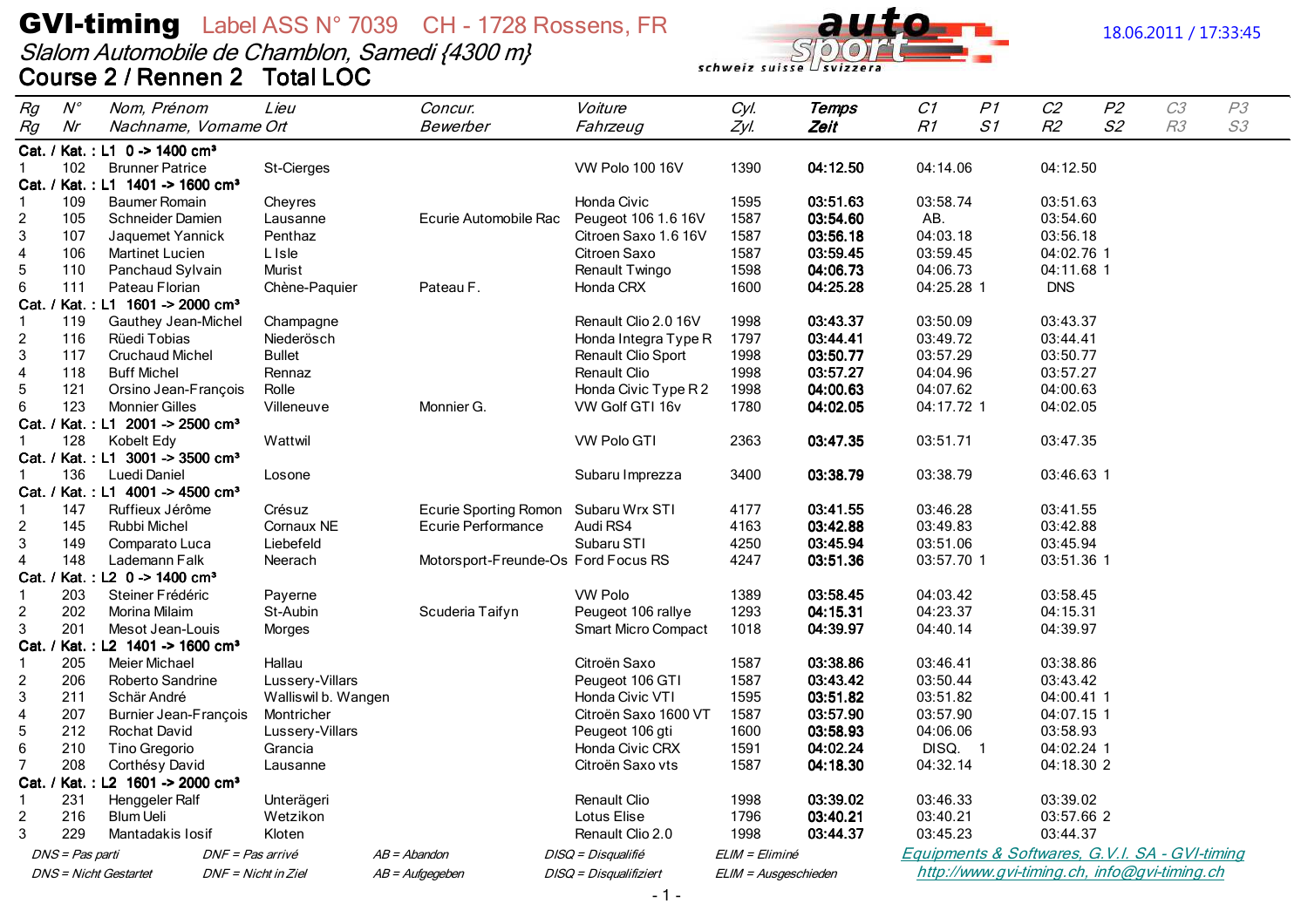# **GVI-timing** Label ASS N° 7039 CH - 1728 Rossens, FR Slalom Automobile de Chamblon, Samedi {4300 m}<br>Course 2 / Rennen 2 Total LOC



#### 18.06.2011 / 17:33:45

| Rg                      | $N^{\circ}$     | Nom, Prénom                                         | Lieu                     | Concur.               | Voiture                | Cyl.                 | Temps    | C1                                             | P1 | C2                                           | P <sub>2</sub> | C3             | P3 |
|-------------------------|-----------------|-----------------------------------------------------|--------------------------|-----------------------|------------------------|----------------------|----------|------------------------------------------------|----|----------------------------------------------|----------------|----------------|----|
| Rg                      | Nr              | Nachname, Vorname Ort                               |                          | Bewerber              | Fahrzeug               | Zyl.                 | Zeit     | R1                                             | S1 | R2                                           | S <sub>2</sub> | R <sub>3</sub> | S3 |
| $\overline{\mathbf{4}}$ | 230             | Mantadakis George                                   | Oberengstringen          |                       | Renault Clio           | 1998                 | 03:44.39 | 03:49.01                                       |    | 03:44.39                                     |                |                |    |
| $\mathbf 5$             | 237             | Baumgartner Sébastien St-George                     |                          | Baumgartner S.        | Opel Astra             | 1997                 | 03:48.13 | 03:51.77                                       |    | 03:48.13                                     |                |                |    |
| $\,6$                   | 219             | Di Pietrantonio Mario                               | Valeyres-sous-Montagny   |                       | Lotus Elise 111S       | 1796                 | 03:49.37 | 03:50.90                                       |    | 03:49.37 1                                   |                |                |    |
| $\overline{7}$          | 232             | Fama Johnny                                         | La Sarraz                |                       | Renault Megane         | 1998                 | 03:49.96 | 03:55.80                                       |    | 03:49.96                                     |                |                |    |
| 8                       | 218             | Ricci Lucien                                        | Marin                    |                       | Lotus Elise            | 1796                 | 03:50.01 | 03:53.77                                       |    | 03:50.01                                     |                |                |    |
| 9                       | 226             | <b>Beney Matthieu</b>                               | Yvonand                  |                       | Nissan Sunny 2.0       | 1997                 | 03:50.98 | 04:05.81 1                                     |    | 03:50.98                                     |                |                |    |
| 10                      | 234             | Achermann Marc                                      | Vitznau                  |                       | Honda Civic Type R     | 1998                 | 03:51.22 | 03:51.22                                       |    | 03:58.15 1                                   |                |                |    |
| 11                      | 217             | Gueniat Yolanda                                     | Wernetshausen            |                       | Lotus Elise            | 1796                 | 03:52.69 | 04:07.08 1                                     |    | 03:52.69                                     |                |                |    |
| 12                      | 227             | Gauthey Théo                                        | Yverdon                  |                       | Renault Clio William   | 1997                 | 03:57.29 | 03:57.29                                       |    | 04:04.19 1                                   |                |                |    |
| 13                      | 233             | Frossard Ralph                                      | <b>Bulle</b>             |                       | Renault Clio           | 1998                 | 03:57.62 | 03:57.62                                       |    | 04:17.51 2                                   |                |                |    |
| 14                      | 220             | Christinaz Thierry                                  | St-Oyens                 |                       | Opel Astra             | 1798                 | 03:58.28 | 04:04.53                                       |    | 03:58.28                                     |                |                |    |
| 15                      | 225             | Dépraz Christian                                    | Denges                   | Ecurie des Lions      | Mitsubishi Eclipse     | 1996                 | 03:59.27 | 04:11.08 1                                     |    | 03:59.27                                     |                |                |    |
| 16                      | 122             | Savioz Kévin                                        | Saxon                    |                       | Peugeot 306 GTI 6      | 1998                 | 04:00.92 | 04:04.84                                       |    | 04:00.92                                     |                |                |    |
| 17                      | 228             | <b>Baillif Patrick</b>                              | Roche                    |                       | Peugeot 206 2.0 RC     | 1997                 | 04:08.39 | 04:12.75                                       |    | 04:08.39                                     |                |                |    |
| 18                      | 222             | Oberson Loïc                                        | Riaz                     |                       | VW Golf gti            | 1983                 | 04:24.90 | 04:24.90 1                                     |    | 04:31.73 1                                   |                |                |    |
| nc                      | 215             | Aliberti Luca                                       | Estavayer                |                       | <b>VW Golf</b>         | 1780                 | المرموم  | <b>DNS</b>                                     |    | <b>DNS</b>                                   |                |                |    |
|                         |                 | Cat. / Kat.: L2 2001 -> 2500 cm <sup>3</sup>        |                          |                       |                        |                      |          |                                                |    |                                              |                |                |    |
| $\mathbf{1}$            | 240             | Müller Remo                                         | Luzern                   | Racing Club Airbag    | VW Polo G40            | 2162                 | 03:49.93 | 04:03.26 1                                     |    | 03:49.93                                     |                |                |    |
| $\overline{2}$          | 241             | Meylan Adrien                                       | Penthaz                  |                       | <b>BMW</b>             | 2493                 | 04:00.64 | 04:00.64                                       |    | DISQ. 1                                      |                |                |    |
|                         |                 | Cat. / Kat.: L2 2501 -> 3000 cm <sup>3</sup>        |                          |                       |                        |                      |          |                                                |    |                                              |                |                |    |
| $\mathbf{1}$            | 245             | Fernandes Ricardo                                   | <b>Bussigny</b>          |                       | <b>BMW 328i</b>        | 2800                 | 03:40.97 | 04:04.82 1                                     |    | 03:40.97                                     |                |                |    |
|                         |                 | Cat. / Kat.: L2 3001 -> 3500 cm <sup>3</sup>        |                          |                       |                        |                      |          |                                                |    |                                              |                |                |    |
| -1                      | 255             | <b>Schopfer Vincent</b>                             | Senarclens               |                       | Mitsubishi Lancer Ev   | 3395                 | 03:29.18 | 03:30.92                                       |    | 03:29.18                                     |                |                |    |
| $\overline{c}$          | 257             | Capriati Vincent                                    | Rolle                    |                       | Renault Mégane         | 3397                 | 03:36.28 | 03:37.66                                       |    | 03:36.28                                     |                |                |    |
| 3                       | 253             | <b>Huguelet Anthony</b>                             | St-Ursanne               |                       | Subaru Impreza 2.0GT   | 3390                 | 03:36.38 | 03:36.83                                       |    | 03:36.38                                     |                |                |    |
| $\overline{4}$          | 254             | Hartwig Olivier                                     | Vallorbe                 |                       | Subaru Impreza         | 3390                 | 03:48.59 | 03:58.11 1                                     |    | 03:48.59                                     |                |                |    |
| $\overline{5}$          | 224             | Dubach Ludovic                                      | Yverdon-les-Bains        |                       | Subaru                 | 3389                 | 03:50.47 | 03:54.56                                       |    | 03:50.47                                     |                |                |    |
| 6                       | 256             | Luck Peter                                          | Tagelswangen             |                       | Renault Megane RS      | 3397                 | 03:54.18 | 03:54.18                                       |    | 04:00.02 1                                   |                |                |    |
| $\overline{7}$          | 251             | <b>Bonny Fabien</b>                                 | Orbe                     |                       | VW Polo 1.8 T          | 3060                 | 03:54.66 | 04:00.74 1                                     |    | 03:54.66                                     |                |                |    |
| 8                       | 250             | Monnier Ludovic                                     | Villeneuve               |                       | Audi s3 quattro        | 3028                 | 03:55.33 | 03:55.33                                       |    | 04:12.47 2                                   |                |                |    |
| 9                       | 252             | <b>Maeder Roland</b>                                | Carrouge                 |                       | Porsche 911 Carrera    | 3163                 | 04:01.34 | 04:02.03                                       |    | 04:01.34                                     |                |                |    |
| 10                      | 221             | Métraux Nathanaël                                   | Vallorbe                 |                       | Nissan 200SX           | 3056                 | 04:01.89 | 04:01.89                                       |    | AB.                                          |                |                |    |
| 11                      | 258             | Krummen Samuel                                      | lucens                   | Automobil Club der Sc | Subaru Impreza         | 3397                 | 04:04.14 | 04:04.14                                       |    | DISQ.                                        |                |                |    |
|                         |                 | Cat. / Kat.: L2 3501 -> 4000 cm <sup>3</sup>        |                          |                       |                        |                      |          |                                                |    |                                              |                |                |    |
| $\mathbf{1}$            | 260             | Jacquemet Sébastien                                 | Conthey                  | Ecurie 13 Etoiles - V | Porsche 911 Carrera    | 3600                 | 03:40.12 | 03:53.94                                       |    | 03:40.12                                     |                |                |    |
| $\overline{c}$          | 261             | Reymond Steve                                       | Gimel                    |                       | Saab 95 Troll          | 3893                 | 04:04.63 | 04:12.82                                       |    | 04:04.63                                     |                |                |    |
|                         |                 | Cat. / Kat.: L2 + 4000 cm <sup>3</sup>              |                          |                       |                        |                      |          |                                                |    |                                              |                |                |    |
| $\mathbf{1}$            | 266             | Meier Francis                                       | Gretzenbach              |                       | Porsche 993 Turbo      | 6120                 | 03:39.18 | 03:45.76                                       |    | 03:39.18                                     |                |                |    |
| $\overline{c}$          | 265             | Gendroz Stéphane                                    | <b>Yverdon-les-Bains</b> | Ecurie du Nord        | Subaru Imprezza        | 4250                 | 03:41.70 | 03:44.61                                       |    | 03:41.70                                     |                |                |    |
| 3                       | 267             | Ugur Deniz                                          | Zürich                   |                       | Corvette Z06           | 7011                 | 03:55.35 | 04:04.91                                       |    | 03:55.35                                     |                |                |    |
|                         |                 |                                                     |                          |                       |                        |                      |          |                                                |    |                                              |                |                |    |
|                         | DNS = Pas parti | DNF = Pas arrivé                                    | $AB = Abandon$           |                       | DISQ = Disqualifié     | ELIM = Eliminé       |          | Equipments & Softwares, G.V.I. SA - GVI-timing |    |                                              |                |                |    |
|                         |                 | <b>DNS</b> = Nicht Gestartet<br>DNF = Nicht in Ziel |                          | AB = Aufgegeben       | DISQ = Disqualifiziert | ELIM = Ausgeschieden |          |                                                |    | http://www.gvi-timing.ch, info@gvi-timing.ch |                |                |    |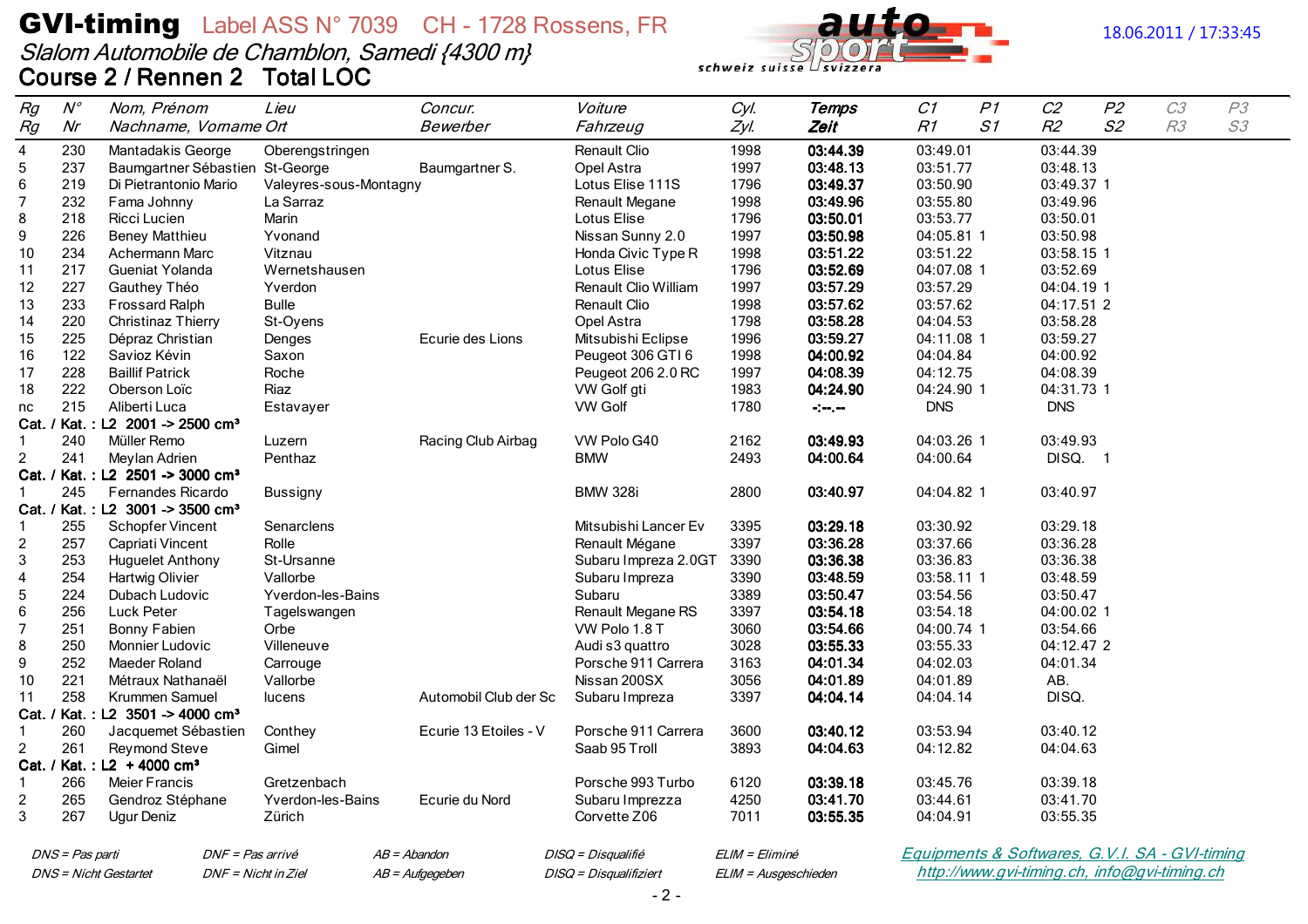# **GVI-timing** Label ASS N° 7039 CH - 1728 Rossens, FR<br>Slalom Automobile de Chamblon, Samedi {4300 m}<br>Course 2 / Rennen 2 Total LOC





#### 18.06.2011 / 17:33:45

| Rg                           | $N^{\circ}$     | Nom, Prénom                                           | Lieu                   | Concur.                           | Voiture                                 | Cyl.                 | <b>Temps</b>         | C1                    | P1 | C2                   | P2 | C3                                             | P3 |
|------------------------------|-----------------|-------------------------------------------------------|------------------------|-----------------------------------|-----------------------------------------|----------------------|----------------------|-----------------------|----|----------------------|----|------------------------------------------------|----|
| Rg                           | Nr              | Nachname, Vorname Ort                                 |                        | Bewerber                          | Fahrzeug                                | Zyl.                 | Zeit                 | R1                    | S1 | R <sub>2</sub>       | S2 | R3                                             | S3 |
|                              |                 | Cat. / Kat.: L2 Roadster 2001 -> 2500 cm <sup>3</sup> |                        |                                   |                                         |                      |                      |                       |    |                      |    |                                                |    |
|                              | 291             | <b>Golay Philippe</b>                                 | Montricher             |                                   | Caterham Seven Csr20 2300               |                      | 03:32.36             | 03:35.99              |    | 03:32.36             |    |                                                |    |
|                              |                 | Cat. / Kat.: L2 Roadster + 2500 cm <sup>3</sup>       |                        |                                   |                                         |                      |                      |                       |    |                      |    |                                                |    |
| -1                           | 293             | <b>Burghold Bernhard</b>                              | Bern                   |                                   | Corvette Z06                            | 7011                 | 03:51.70             | 03:57.68              |    | 03:51.70             |    |                                                |    |
|                              |                 | Cat. / Kat.: L3 0 -> 1600 cm <sup>3</sup>             |                        |                                   |                                         |                      |                      |                       |    |                      |    |                                                |    |
| $\mathbf 1$                  | 301             | Jubin Olivier                                         | Rocourt                |                                   | <b>VW Golf Gti</b>                      | 1587                 | 03:38.13<br>03:42.86 | 03:43.35              |    | 03:38.13             |    |                                                |    |
| $\overline{c}$<br>$\sqrt{3}$ | 304<br>302      | <b>Monod Sebastien</b>                                | Gimel<br>Charrat       |                                   | <b>VW Golf</b><br><b>Toyota Corolla</b> | 1588<br>1587         | 04:00.86             | 03:56.87 1<br>DISQ. 1 |    | 03:42.86<br>04:00.86 |    |                                                |    |
| $\overline{4}$               | 303             | Chappot Julien<br>De Simone Vito                      | Ollon                  |                                   | <b>VW Golf</b>                          | 1588                 | 04:13.57             | 04:13.57 2            |    | 04:19.24 1           |    |                                                |    |
| Cat.                         |                 | / Kat.: L3 1601 -> 2000 cm <sup>3</sup>               |                        |                                   |                                         |                      |                      |                       |    |                      |    |                                                |    |
| -1                           | 319             | Niederer Peter                                        | Güttingen              | <b>RCU - Rennclub Untert</b>      | Opel Kadett C GTE                       | 1978                 | 03:27.40             | 03:32.07              |    | 03:27.40             |    |                                                |    |
| $\overline{2}$               | 314             | Indermuhle Stephane                                   | <b>Villars Bramard</b> |                                   | VW Golf 1 gti                           | 1781                 | 03:42.09             | 03:43.97              |    | 03:42.09             |    |                                                |    |
| $\sqrt{3}$                   | 311             | Osio Michele                                          | Losone                 |                                   | VW Golf 1                               | 1781                 | 03:46.75             | 03:49.81              |    | 03:46.75             |    |                                                |    |
| $\overline{4}$               | 310             | Osio Marco                                            | Locarno                |                                   | <b>VW Golf GTI</b>                      | 1781                 | 03:49.94             | 03:54.50              |    | 03:49.94             |    |                                                |    |
| $\sqrt{5}$                   | 316             | Noirat Alexandre                                      | Saignelégier           |                                   | <b>VW Golf</b>                          | 1781                 | 03:54.43             | 03:59.81              |    | 03:54.43             |    |                                                |    |
| $\,6\,$                      | 315             | <b>Bernhard Roger</b>                                 | Steinmaur              | Racing Club Airbag                | VW Golf II 16V                          | 1781                 | 03:54.67             | 03:54.67 1            |    | <b>DNS</b>           |    |                                                |    |
| $\overline{7}$               | 320             | Donzé Arnaud                                          | Porentruy              | Donzé A.                          | <b>VW Golf GTI</b>                      | 1788                 | 03:55.88             | 04:06.34 1            |    | 03:55.88             |    |                                                |    |
| 8                            | 313             | Osio Moreno                                           | Locarno                | Squadra Corse Quadrif VW Golf GTI |                                         | 1781                 | 03:58.32             | 04:16.14 1            |    | 03:58.32             |    |                                                |    |
|                              |                 | Cat. / Kat.: L3 + 2000 cm <sup>3</sup>                |                        |                                   |                                         |                      |                      |                       |    |                      |    |                                                |    |
|                              | 326             | Schumann Oswald-Karl Neuchâtel                        |                        |                                   | Porsche 911 SC                          | 3163                 | 03:37.67             | 03:41.64              |    | 03:37.67             |    |                                                |    |
| 2                            | 325             | <b>Vieux Patrick</b>                                  | Chenarlier             |                                   | Porsche                                 | 2930                 | 03:42.77             | DISQ.                 |    | 03:42.77             |    |                                                |    |
|                              |                 | Cat. / Kat.: L4 0 -> 1600 cm <sup>3</sup>             |                        |                                   |                                         |                      |                      |                       |    |                      |    |                                                |    |
| -1                           | 402             | Ribeiro Alexandre                                     | Orbe                   |                                   | Citroën Saxo                            | 1587                 | 03:33.16             | 03:33.16              |    | 03:40.83             |    |                                                |    |
| $\overline{c}$               | 406             | Stürzinger Yves                                       | Chamblon               |                                   | Citroën Saxo VTS                        | 1587                 | 03:43.89             | 03:43.89              |    | 03:50.41             |    |                                                |    |
| 3                            | 407             | Michel Ueli                                           | Gsteigwiler            | Zoatec Racing                     | Honda Civic VTi                         | 1594                 | 03:50.61             | 03:50.61 1            |    | 03:54.17             |    |                                                |    |
| $\overline{4}$               | 401             | Achermann Philip                                      | Bottmingen             | Ecurie Basilisk                   | Suzuki Swift Sport                      | 1586                 | 03:53.86             | 03:53.86              |    | 03:59.70             |    |                                                |    |
| $\sqrt{5}$                   | 404             | Oudet Julian                                          | Farvagny               |                                   | Citroën Saxo VTS                        | 1587                 | 03:55.22             | 03:55.22              |    | 04:08.15 1           |    |                                                |    |
| 6                            | 405             | <b>Froidevaux Pierre</b>                              | Chézard-St-Martin      |                                   | Peugeot 106 GTI                         | 1587                 | 03:55.41             | 03:58.41 1            |    | 03:55.41             |    |                                                |    |
| $\overline{7}$               | 410             | Corboz Dean                                           | Bex                    | Corboz D.                         | Honda Civic                             | 1595                 | 03:55.56             | 03:55.56              |    | 04:20.99 1           |    |                                                |    |
| 8                            | 409             | <b>Brasseur Michael</b>                               | Fontainemelon          | Scuderia Taifyn                   | Citroën Saxo vts                        | 1600                 | 04:00.67             | 04:00.67 1            |    | 04:23.45 2           |    |                                                |    |
| Cat.                         |                 | / Kat.: L4 1601 -> 2000 cm <sup>3</sup>               |                        |                                   |                                         |                      |                      |                       |    |                      |    |                                                |    |
| -1                           | 420             | <b>Suhr Reiner</b>                                    | <b>Basel</b>           | Ecurie Basilisk                   | Lotus Exige MK1                         | 1796                 | 03:35.93             | 03:35.93              |    | DISQ. 1              |    |                                                |    |
| $\overline{c}$               | 418             | Wegmüller Hansjürg                                    | Diessbach              |                                   | Lotus Elise Mk2                         | 1796                 | 03:41.21             | 03:41.21              |    | 04:07.87 1           |    |                                                |    |
| $\mathbf{3}$                 | 290             | <b>Borer Felix</b>                                    | Laufen                 |                                   | Lotus                                   | 1796                 | 03:46.09             | 03:46.09              |    | 04:01.51             |    |                                                |    |
| $\overline{4}$               | 423             | Hagendorfer Michael                                   | Jona                   |                                   | Opel Astra GSI                          | 1997                 | 03:46.68             | 03:46.68              |    | 03:58.72 1           |    |                                                |    |
| $\sqrt{5}$                   | 427             | <b>Tardy Gil</b>                                      | Cossonay               | Ecurie Performance                | Mégane Coupé                            | 1998                 | 03:49.58             | 03:49.58              |    | 03:59.15             |    |                                                |    |
| 6                            | 416             | Egli Philip                                           | Zürich                 | Racing Club Airbag                | VW Scirocco 16V                         | 1781                 | 03:50.62             | 03:50.62 1            |    | 04:14.88 2           |    |                                                |    |
| 7                            | 421             | <b>Felder Eric</b>                                    | Chardonne              |                                   | Honda Integra Type R                    | 1797                 | 03:50.94             | 03:50.94              |    | 04:12.88             |    |                                                |    |
| 8                            | 424             | Vernay Aurèle                                         | Orsières               |                                   | Renault Clio William                    | 1997                 | 03:52.83             | 03:57.01 1            |    | 03:52.83             |    |                                                |    |
| $9\,$                        | 417             | Robert Christian                                      | Morrens                | Ecurie des Lions                  | <b>BMW</b>                              | 1794                 | 04:01.70             | 04:01.70 1            |    | 04:06.47             |    |                                                |    |
| 10                           | 422             | <b>Bruno Freitas</b>                                  | Rolle                  |                                   | Peugeot 205 gti                         | 1904                 | 04:05.01             | 04:05.01              |    | 04:07.99             |    |                                                |    |
|                              | DNS = Pas parti |                                                       | DNF = Pas arrivé       | $AB = Abandon$                    | DISQ = Disqualifié                      | ELIM = Eliminé       |                      |                       |    |                      |    | Equipments & Softwares, G.V.I. SA - GVI-timing |    |
|                              |                 | DNS = Nicht Gestartet                                 | DNF = Nicht in Ziel    | $AB = \textit{Autgegeben}$        | DISQ = Disqualifiziert                  | ELIM = Ausgeschieden |                      |                       |    |                      |    | http://www.gvi-timing.ch, info@gvi-timing.ch   |    |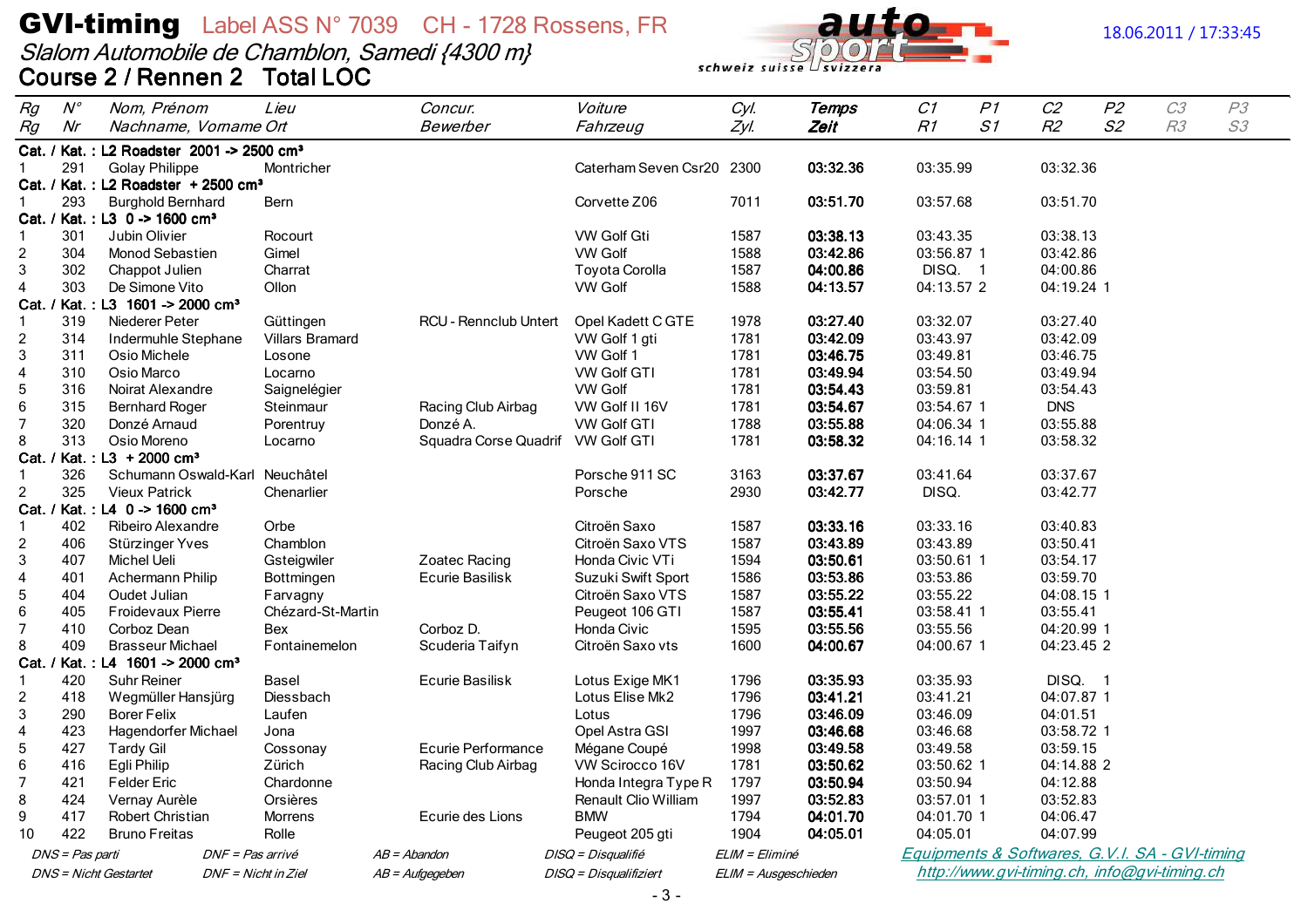# **GVI-timing** Label ASS N° 7039 CH - 1728 Rossens, FR Slalom Automobile de Chamblon, Samedi {4300 m} Course 2 / Rennen 2 Total LOC



#### 18.06.2011 / 17:33:45

| Rg             | $N^{\circ}$ | Nom, Prénom                                  | Lieu           | Concur.               | Voiture              | Cyl. | Temps    | C1         | P <sub>1</sub> | C <sub>2</sub> | P <sub>2</sub> | C <sub>3</sub> | P3 |
|----------------|-------------|----------------------------------------------|----------------|-----------------------|----------------------|------|----------|------------|----------------|----------------|----------------|----------------|----|
| Rg             | Nr          | Nachname, Vorname Ort                        |                | Bewerber              | Fahrzeug             | Zyl. | Zeit     | R1         | S1             | R2             | S <sub>2</sub> | R <sub>3</sub> | S3 |
| 11             | 426         | Wasser Manuela                               | Schachen       | MST - Zentralschweiz  | Renault Clio         | 1998 | 04:10.00 | 04:10.00 1 |                | 04:19.44       |                |                |    |
| 12             | 415         | Schweizer Nicole                             | <b>Bülach</b>  | Racing Club Airbag    | VW Golf              | 1780 | 04:13.97 | 04:13.97   |                | 04:38.15 1     |                |                |    |
| 13             | 419         | <b>Huwiler Denise</b>                        | <b>Altwis</b>  | Racing Club Airbag    | BMW E30              | 1796 | 04:17.27 | 04:21.50 2 |                | 04:17.27       |                |                |    |
|                |             | Cat. / Kat.: L4 2001 -> 2500 cm <sup>3</sup> |                |                       |                      |      |          |            |                |                |                |                |    |
|                | 437         | Grosjean Julien                              | Cernier        | Racing Club Jurassien | Abarth Grande Punto  | 2326 | 03:49.19 | 03:49.19   |                | 03:52.31       |                |                |    |
| $\overline{c}$ | 435         | <b>Blulle Jacques</b>                        | St-Livres      | Ecurie Performance    | VW Polo G40          | 2162 | 03:54.39 | 03:54.39   |                | <b>DNS</b>     |                |                |    |
| 3              | 436         | Soldini Fulvio                               | Novazzano      |                       | VW Polo G40          | 2162 | 03:55.19 | 03:55.19   |                | 03:59.62       |                |                |    |
|                | 439         | D Onofrio Dario                              | Echallens      |                       | Fiat Punto GT        | 2332 | 03:56.01 | 03:56.01 1 |                | 03:59.21       |                |                |    |
|                |             | Cat. / Kat.: L4 2501 -> 3000 cm <sup>3</sup> |                |                       |                      |      |          |            |                |                |                |                |    |
|                | 446         | Muzzarelli Marcel                            | Amriswil       |                       | Mini Cooper S        | 2717 | 03:38.00 | 03:38.00   |                | 04:14.85 2     |                |                |    |
| $\overline{c}$ | 447         | Servello Andreas                             | Ettingen       |                       | Mini Cooper S        | 2717 | 03:53.10 | 03:53.10   |                | 04:21.28 1     |                |                |    |
| 3              | 445         | Stofer Raymond                               | Herznach       | Ecurie Basilisk       | Mini Cooper          | 2717 | 04:02.71 | AB.        |                | 04:02.71 1     |                |                |    |
|                |             | Cat. / Kat.: L4 3001 -> 3500 cm <sup>3</sup> |                |                       |                      |      |          |            |                |                |                |                |    |
|                | 460         | <b>Picard Anthony</b>                        | Sonvilier      |                       | Mitsubishi Evo X     | 3397 | 03:24.55 | 03:24.55   |                | 03:29.45       |                |                |    |
| $\overline{c}$ | 458         | Cavadini Jean-Philipp                        | Vernier        | Ecurie la Meute       | Subaru Impreza       | 3388 | 03:48.03 | 03:48.03 1 |                | 03:49.94       |                |                |    |
| 3              | 455         | Debétaz Julien                               | Orges          |                       | VW Golf Gti G60      | 3028 | 03:49.07 | 03:49.07   |                | 04:00.25       |                |                |    |
|                | 456         | Schwizgebel Mirco                            | Pfungen        | Racing Club Airbag    | VW Golf 4 GTI        | 3060 | 03:53.13 | 03:53.13   |                | AB.            |                |                |    |
| 5              | 259         | Erb Stephaan                                 | <b>Bursins</b> | Erb S.                | Mitsubishi Lancer Ev | 3397 | 03:58.84 | 03:58.84 2 |                | 04:00.89 1     |                |                |    |
| 6              | 457         | Ulmann Lionel                                | Suisse         |                       | Mazda 323 GTX        | 3060 | 04:13.34 | 04:13.34   |                | 04:17.99       |                |                |    |
|                | 459         | Cavadini Sandrine                            | Prangins       | Ecurie la Meute       | Subaru Impreza       | 3388 | 04:16.52 | 04:27.51 1 |                | 04:16.52       |                |                |    |
|                |             | Cat. / Kat.: L4 $+3500$ cm <sup>3</sup>      |                |                       |                      |      |          |            |                |                |                |                |    |
|                | 466         | Martin Jean-Philippe                         | Villars Bozon  | Ecurie 4 Anneaux      | Nissan GTR           | 6458 | 03:32.63 | 03:32.63   |                | 03:37.17       |                |                |    |
| $\overline{c}$ | 150         | Mojonnier Ludovic                            | Grandson       |                       | Ford Focus           | 4286 | 03:51.10 | 03:51.10   |                | AB.            |                |                |    |
| 3              | 465         | <b>Kocher Daniel</b>                         | Lausanne       |                       | Audi S4 Avant 3.0 TF | 5092 | 03:54.87 | 03:54.87   |                | 03:56.17       |                |                |    |

DNS = Pas parti **DNS** = Nicht Gestartet DNF = Pas arrivé DNF = Nicht in Ziel  $AB = Abandon$ AB = Aufgegeben DISQ = Disqualifié DISQ = Disqualifiziert ELIM = Eliminé ELIM = Ausgeschieden Equipments & Softwares, G.V.I. SA - GVI-timing http://www.gvi-timing.ch, info@gvi-timing.ch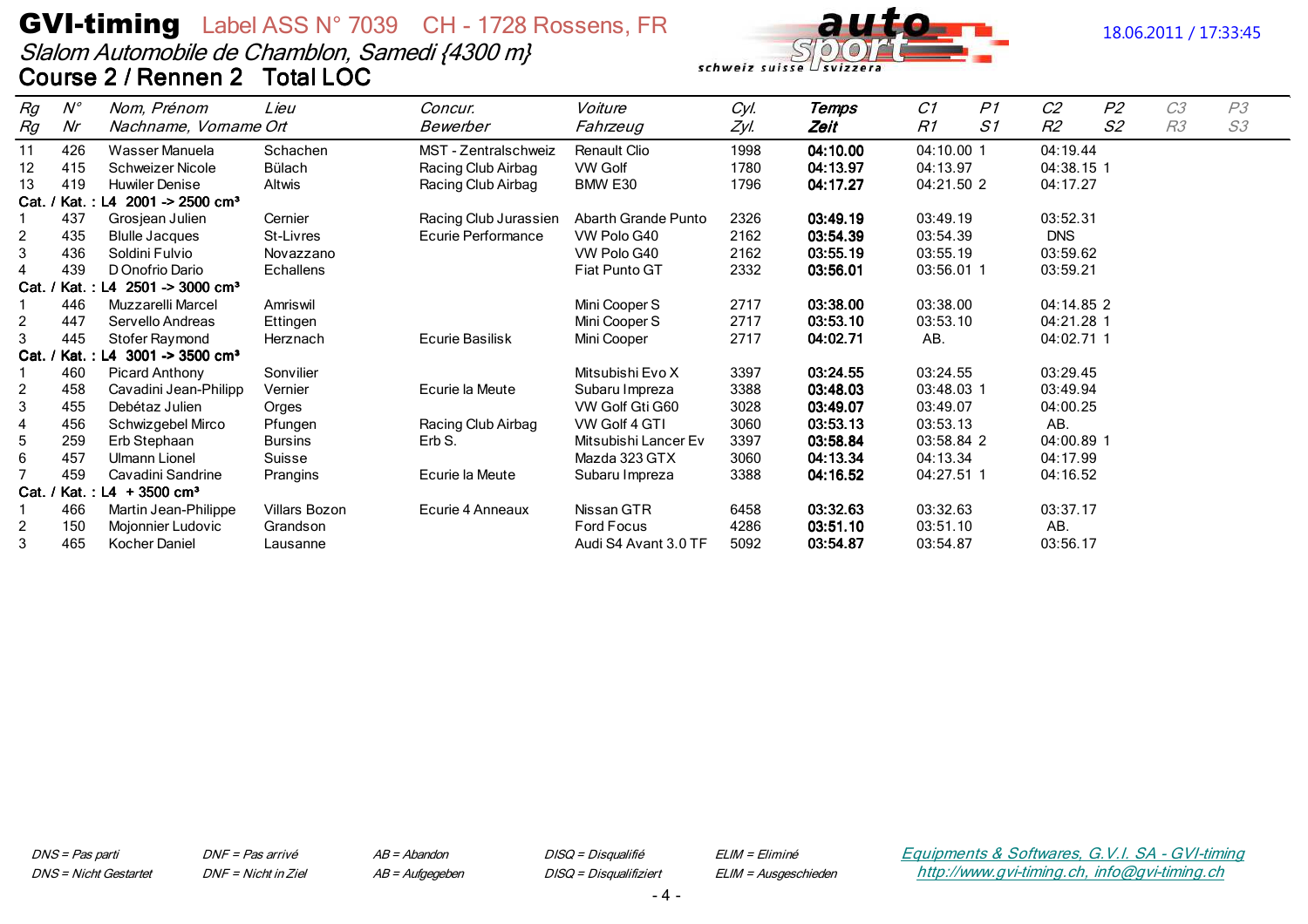### **GVI-timing** Label ASS N° 7039 CH - 1728 Rossens, FR Slalom Automobile de Chamblon, Samedi {4300 m} Scratch LOC



#### 18.06.2011 / 17:34:05

| Nr<br>Ort<br>Rg<br>Nachname, Vorname<br>Bewerber<br>Fahrzeug<br>Zyl.<br>Gruppe<br>Zeit<br>Ø spd<br>3397<br>L4<br>$\mathbf{1}$<br>460<br>Sonvilier<br>Mitsubishi Evo X<br>03:24.55<br><b>Picard Anthony</b><br>${75.67}$<br>$\boldsymbol{2}$<br>319<br>RCU - Rennclub Untertoggenburg Opel Kadett C GTE<br>1978<br>L <sub>3</sub><br>03:27.40<br>Niederer Peter<br>${74.63}$<br>Güttingen<br>3<br>255<br>L <sub>2</sub><br>Schopfer Vincent<br>Mitsubishi Lancer Evo<br>3395<br>03:29.18<br>Senarclens<br>${74.00}$<br>$\overline{\mathbf{4}}$<br>291<br>2300<br>L2 Roadster<br>03:32.36<br><b>Golay Philippe</b><br>Montricher<br>Caterham Seven Csr200<br>${72.89}$<br>$\mathbf 5$<br>466<br>6458<br>03:32.63<br>Villars Bozon<br>Nissan GTR<br>L4<br>Martin Jean-Philippe<br>Ecurie 4 Anneaux<br>${72.80}$<br>$\,6$<br>402<br>Ribeiro Alexandre<br>Citroën Saxo<br>03:33.16<br>Orbe<br>1587<br>L4<br>${72.62}$<br>$\overline{7}$<br>L4<br>420<br>Suhr Reiner<br><b>Ecurie Basilisk</b><br>Lotus Exige MK1<br>1796<br>03:35.93<br>Basel<br>${71.68}$<br>L2<br>8<br>257<br>3397<br>03:36.28<br>Capriati Vincent<br>Rolle<br>Renault Mégane<br>${71.57}$<br>L2<br>9<br>253<br>3390<br>03:36.38<br><b>Huguelet Anthony</b><br>St-Ursanne<br>Subaru Impreza 2.0GT<br>${71.54}$<br>L <sub>3</sub><br>326<br>10<br>Schumann Oswald-Karl<br>Neuchâtel<br>Porsche 911 SC<br>3163<br>03:37.67<br>${71.11}$<br>446<br>2717<br>L4<br>03:38.00<br>Muzzarelli Marcel<br>Amriswil<br>Mini Cooper S<br>11<br>${71.00}$<br>301<br>VW Golf Gti<br>1587<br>L3<br>03:38.13<br>12<br>Jubin Olivier<br>Rocourt<br>${70.96}$<br>L1<br>136<br>Luedi Daniel<br>3400<br>03:38.79<br>13<br>Subaru Imprezza<br>${70.75}$<br>Losone<br>L2<br>205<br>Citroën Saxo<br>1587<br>03:38.86<br>14<br><b>Meier Michael</b><br>Hallau<br>${70.72}$<br>231<br>L2<br>15<br>Renault Clio<br>1998<br>03:39.02<br>Henggeler Ralf<br>Unterägeri<br>${70.67}$<br>266<br>6120<br>L2<br>03:39.18<br>16<br><b>Meier Francis</b><br>Porsche 993 Turbo<br>Gretzenbach<br>${70.62}$<br>260<br>L2<br>Jacquemet Sébastien<br>Conthey<br>Ecurie 13 Etoiles - Valais<br>Porsche 911 Carrera<br>3600<br>03:40.12<br>17<br>${70.32}$<br>L2<br>216<br>Lotus Elise<br>18<br><b>Blum Ueli</b><br>Wetzikon<br>1796<br>03:40.21<br>${70.29}$<br><b>BMW 328i</b><br>L2<br>19<br>245<br><b>Fernandes Ricardo</b><br>2800<br>03:40.97<br><b>Bussigny</b><br>${70.05}$<br>418<br>L4<br>Wegmüller Hansjürg<br>Lotus Elise Mk2<br>1796<br>03:41.21<br>20<br>Diessbach<br>${69.97}$<br>147<br>21<br><b>Ecurie Sporting Romont</b><br>4177<br>L1<br>03:41.55<br>Ruffieux Jérôme<br>Crésuz<br>Subaru Wrx STI<br>${69.86}$<br>22<br>265<br>4250<br>L2<br>Gendroz Stéphane<br>Yverdon-les-Bains<br>Ecurie du Nord<br>03:41.70<br>Subaru Imprezza<br>${69.82}$<br>314<br>1781<br>L3<br>03:42.09<br>23<br>Indermuhle Stephane<br><b>Villars Bramard</b><br>VW Golf 1 gti<br>${69.69}$<br>L <sub>3</sub><br>24<br>325<br><b>Vieux Patrick</b><br>Chenarlier<br>Porsche<br>2930<br>03:42.77<br>${69.48}$<br>L <sub>3</sub><br>25<br>304<br>Monod Sebastien<br><b>VW Golf</b><br>1588<br>03:42.86<br>Gimel<br>${69.45}$<br>145<br><b>Ecurie Performance</b><br>Audi RS4<br>4163<br>L1<br>26<br>Rubbi Michel<br>Cornaux NE<br>03:42.88<br>${69.45}$<br>27<br>119<br>Renault Clio 2.0 16V<br>1998<br>L1<br>Gauthey Jean-Michel<br>03:43.37<br>Champagne<br>${69.30}$<br>206<br>1587<br>L2<br>28<br>Roberto Sandrine<br>Lussery-Villars<br>Peugeot 106 GTI<br>03:43.42<br>${69.28}$<br>406<br>29<br>1587<br>L4<br>03:43.89<br>Stürzinger Yves<br>Chamblon<br>Citroën Saxo VTS<br>${69.14}$<br>229<br>L2<br>30<br>Renault Clio 2.0<br>1998<br>03:44.37<br>Mantadakis losif<br>Kloten<br>${68.99}$<br>L2<br>31<br>230<br><b>Renault Clio</b><br>1998<br>03:44.39<br>Mantadakis George<br>Oberengstringen<br>${68.98}$<br>116<br>L1<br>32<br>Rüedi Tobias<br>Niederösch<br>Honda Integra Type R<br>1797<br>03:44.41<br>${68.97}$<br>33<br>149<br>4250<br>L1<br>03:45.94<br>Comparato Luca<br>Liebefeld<br>Subaru STI<br>${68.51}$<br>34<br>290<br><b>Borer Felix</b><br>Laufen<br>Lotus<br>1796<br>L4<br>03:46.09<br>${68.46}$<br>423<br>1997<br>L4<br>35<br><b>Hagendorfer Michael</b><br>Opel Astra GSI<br>03:46.68<br>Jona<br>${68.28}$<br>311<br>1781<br>L3<br>36<br>Osio Michele<br>VW Golf 1<br>03:46.75<br>Losone<br>${68.26}$<br>Kobelt Edy<br>37<br>128<br>Wattwil<br><b>VW Polo GTI</b><br>2363<br>L1<br>03:47.35<br>${68.08}$<br>458<br>L4<br>38<br>Cavadini Jean-Philippe<br>Vernier<br>Ecurie la Meute<br>3388<br>Subaru Impreza<br>03:48.03<br>${67.88}$<br>237<br>39<br>1997<br>L2<br>Baumgartner Sébastien<br>St-George<br>Opel Astra<br>03:48.13<br>Baumgartner S.<br>${67.85}$<br>L2<br>40<br>254<br><b>Hartwig Olivier</b><br>3390<br>03:48.59<br>Vallorbe<br>Subaru Impreza<br>${67.71}$<br>455<br>L4<br>3028<br>41<br>Debétaz Julien<br>VW Golf Gti G60<br>Orges<br>03:49.07<br>${67.57}$ | Rg | $N^{\circ}$ | Nom, Prénom | Lieu | Concur. | Voiture | Cyl. | Groupe | <b>Temps</b> | V.Moy. |
|------------------------------------------------------------------------------------------------------------------------------------------------------------------------------------------------------------------------------------------------------------------------------------------------------------------------------------------------------------------------------------------------------------------------------------------------------------------------------------------------------------------------------------------------------------------------------------------------------------------------------------------------------------------------------------------------------------------------------------------------------------------------------------------------------------------------------------------------------------------------------------------------------------------------------------------------------------------------------------------------------------------------------------------------------------------------------------------------------------------------------------------------------------------------------------------------------------------------------------------------------------------------------------------------------------------------------------------------------------------------------------------------------------------------------------------------------------------------------------------------------------------------------------------------------------------------------------------------------------------------------------------------------------------------------------------------------------------------------------------------------------------------------------------------------------------------------------------------------------------------------------------------------------------------------------------------------------------------------------------------------------------------------------------------------------------------------------------------------------------------------------------------------------------------------------------------------------------------------------------------------------------------------------------------------------------------------------------------------------------------------------------------------------------------------------------------------------------------------------------------------------------------------------------------------------------------------------------------------------------------------------------------------------------------------------------------------------------------------------------------------------------------------------------------------------------------------------------------------------------------------------------------------------------------------------------------------------------------------------------------------------------------------------------------------------------------------------------------------------------------------------------------------------------------------------------------------------------------------------------------------------------------------------------------------------------------------------------------------------------------------------------------------------------------------------------------------------------------------------------------------------------------------------------------------------------------------------------------------------------------------------------------------------------------------------------------------------------------------------------------------------------------------------------------------------------------------------------------------------------------------------------------------------------------------------------------------------------------------------------------------------------------------------------------------------------------------------------------------------------------------------------------------------------------------------------------------------------------------------------------------------------------------------------------------------------------------------------------------------------------------------------------------------------------------------------------------------------------------------------------------------------------------------------------------------------------------------------------------------------------------------------------------------------------------------------------------------------------------------------------------------------------------------------------------------------------------------------------------------------------------------------------------------------------------|----|-------------|-------------|------|---------|---------|------|--------|--------------|--------|
|                                                                                                                                                                                                                                                                                                                                                                                                                                                                                                                                                                                                                                                                                                                                                                                                                                                                                                                                                                                                                                                                                                                                                                                                                                                                                                                                                                                                                                                                                                                                                                                                                                                                                                                                                                                                                                                                                                                                                                                                                                                                                                                                                                                                                                                                                                                                                                                                                                                                                                                                                                                                                                                                                                                                                                                                                                                                                                                                                                                                                                                                                                                                                                                                                                                                                                                                                                                                                                                                                                                                                                                                                                                                                                                                                                                                                                                                                                                                                                                                                                                                                                                                                                                                                                                                                                                                                                                                                                                                                                                                                                                                                                                                                                                                                                                                                                                                                                                              |    |             |             |      |         |         |      |        |              |        |
|                                                                                                                                                                                                                                                                                                                                                                                                                                                                                                                                                                                                                                                                                                                                                                                                                                                                                                                                                                                                                                                                                                                                                                                                                                                                                                                                                                                                                                                                                                                                                                                                                                                                                                                                                                                                                                                                                                                                                                                                                                                                                                                                                                                                                                                                                                                                                                                                                                                                                                                                                                                                                                                                                                                                                                                                                                                                                                                                                                                                                                                                                                                                                                                                                                                                                                                                                                                                                                                                                                                                                                                                                                                                                                                                                                                                                                                                                                                                                                                                                                                                                                                                                                                                                                                                                                                                                                                                                                                                                                                                                                                                                                                                                                                                                                                                                                                                                                                              |    |             |             |      |         |         |      |        |              |        |
|                                                                                                                                                                                                                                                                                                                                                                                                                                                                                                                                                                                                                                                                                                                                                                                                                                                                                                                                                                                                                                                                                                                                                                                                                                                                                                                                                                                                                                                                                                                                                                                                                                                                                                                                                                                                                                                                                                                                                                                                                                                                                                                                                                                                                                                                                                                                                                                                                                                                                                                                                                                                                                                                                                                                                                                                                                                                                                                                                                                                                                                                                                                                                                                                                                                                                                                                                                                                                                                                                                                                                                                                                                                                                                                                                                                                                                                                                                                                                                                                                                                                                                                                                                                                                                                                                                                                                                                                                                                                                                                                                                                                                                                                                                                                                                                                                                                                                                                              |    |             |             |      |         |         |      |        |              |        |
|                                                                                                                                                                                                                                                                                                                                                                                                                                                                                                                                                                                                                                                                                                                                                                                                                                                                                                                                                                                                                                                                                                                                                                                                                                                                                                                                                                                                                                                                                                                                                                                                                                                                                                                                                                                                                                                                                                                                                                                                                                                                                                                                                                                                                                                                                                                                                                                                                                                                                                                                                                                                                                                                                                                                                                                                                                                                                                                                                                                                                                                                                                                                                                                                                                                                                                                                                                                                                                                                                                                                                                                                                                                                                                                                                                                                                                                                                                                                                                                                                                                                                                                                                                                                                                                                                                                                                                                                                                                                                                                                                                                                                                                                                                                                                                                                                                                                                                                              |    |             |             |      |         |         |      |        |              |        |
|                                                                                                                                                                                                                                                                                                                                                                                                                                                                                                                                                                                                                                                                                                                                                                                                                                                                                                                                                                                                                                                                                                                                                                                                                                                                                                                                                                                                                                                                                                                                                                                                                                                                                                                                                                                                                                                                                                                                                                                                                                                                                                                                                                                                                                                                                                                                                                                                                                                                                                                                                                                                                                                                                                                                                                                                                                                                                                                                                                                                                                                                                                                                                                                                                                                                                                                                                                                                                                                                                                                                                                                                                                                                                                                                                                                                                                                                                                                                                                                                                                                                                                                                                                                                                                                                                                                                                                                                                                                                                                                                                                                                                                                                                                                                                                                                                                                                                                                              |    |             |             |      |         |         |      |        |              |        |
|                                                                                                                                                                                                                                                                                                                                                                                                                                                                                                                                                                                                                                                                                                                                                                                                                                                                                                                                                                                                                                                                                                                                                                                                                                                                                                                                                                                                                                                                                                                                                                                                                                                                                                                                                                                                                                                                                                                                                                                                                                                                                                                                                                                                                                                                                                                                                                                                                                                                                                                                                                                                                                                                                                                                                                                                                                                                                                                                                                                                                                                                                                                                                                                                                                                                                                                                                                                                                                                                                                                                                                                                                                                                                                                                                                                                                                                                                                                                                                                                                                                                                                                                                                                                                                                                                                                                                                                                                                                                                                                                                                                                                                                                                                                                                                                                                                                                                                                              |    |             |             |      |         |         |      |        |              |        |
|                                                                                                                                                                                                                                                                                                                                                                                                                                                                                                                                                                                                                                                                                                                                                                                                                                                                                                                                                                                                                                                                                                                                                                                                                                                                                                                                                                                                                                                                                                                                                                                                                                                                                                                                                                                                                                                                                                                                                                                                                                                                                                                                                                                                                                                                                                                                                                                                                                                                                                                                                                                                                                                                                                                                                                                                                                                                                                                                                                                                                                                                                                                                                                                                                                                                                                                                                                                                                                                                                                                                                                                                                                                                                                                                                                                                                                                                                                                                                                                                                                                                                                                                                                                                                                                                                                                                                                                                                                                                                                                                                                                                                                                                                                                                                                                                                                                                                                                              |    |             |             |      |         |         |      |        |              |        |
|                                                                                                                                                                                                                                                                                                                                                                                                                                                                                                                                                                                                                                                                                                                                                                                                                                                                                                                                                                                                                                                                                                                                                                                                                                                                                                                                                                                                                                                                                                                                                                                                                                                                                                                                                                                                                                                                                                                                                                                                                                                                                                                                                                                                                                                                                                                                                                                                                                                                                                                                                                                                                                                                                                                                                                                                                                                                                                                                                                                                                                                                                                                                                                                                                                                                                                                                                                                                                                                                                                                                                                                                                                                                                                                                                                                                                                                                                                                                                                                                                                                                                                                                                                                                                                                                                                                                                                                                                                                                                                                                                                                                                                                                                                                                                                                                                                                                                                                              |    |             |             |      |         |         |      |        |              |        |
|                                                                                                                                                                                                                                                                                                                                                                                                                                                                                                                                                                                                                                                                                                                                                                                                                                                                                                                                                                                                                                                                                                                                                                                                                                                                                                                                                                                                                                                                                                                                                                                                                                                                                                                                                                                                                                                                                                                                                                                                                                                                                                                                                                                                                                                                                                                                                                                                                                                                                                                                                                                                                                                                                                                                                                                                                                                                                                                                                                                                                                                                                                                                                                                                                                                                                                                                                                                                                                                                                                                                                                                                                                                                                                                                                                                                                                                                                                                                                                                                                                                                                                                                                                                                                                                                                                                                                                                                                                                                                                                                                                                                                                                                                                                                                                                                                                                                                                                              |    |             |             |      |         |         |      |        |              |        |
|                                                                                                                                                                                                                                                                                                                                                                                                                                                                                                                                                                                                                                                                                                                                                                                                                                                                                                                                                                                                                                                                                                                                                                                                                                                                                                                                                                                                                                                                                                                                                                                                                                                                                                                                                                                                                                                                                                                                                                                                                                                                                                                                                                                                                                                                                                                                                                                                                                                                                                                                                                                                                                                                                                                                                                                                                                                                                                                                                                                                                                                                                                                                                                                                                                                                                                                                                                                                                                                                                                                                                                                                                                                                                                                                                                                                                                                                                                                                                                                                                                                                                                                                                                                                                                                                                                                                                                                                                                                                                                                                                                                                                                                                                                                                                                                                                                                                                                                              |    |             |             |      |         |         |      |        |              |        |
|                                                                                                                                                                                                                                                                                                                                                                                                                                                                                                                                                                                                                                                                                                                                                                                                                                                                                                                                                                                                                                                                                                                                                                                                                                                                                                                                                                                                                                                                                                                                                                                                                                                                                                                                                                                                                                                                                                                                                                                                                                                                                                                                                                                                                                                                                                                                                                                                                                                                                                                                                                                                                                                                                                                                                                                                                                                                                                                                                                                                                                                                                                                                                                                                                                                                                                                                                                                                                                                                                                                                                                                                                                                                                                                                                                                                                                                                                                                                                                                                                                                                                                                                                                                                                                                                                                                                                                                                                                                                                                                                                                                                                                                                                                                                                                                                                                                                                                                              |    |             |             |      |         |         |      |        |              |        |
|                                                                                                                                                                                                                                                                                                                                                                                                                                                                                                                                                                                                                                                                                                                                                                                                                                                                                                                                                                                                                                                                                                                                                                                                                                                                                                                                                                                                                                                                                                                                                                                                                                                                                                                                                                                                                                                                                                                                                                                                                                                                                                                                                                                                                                                                                                                                                                                                                                                                                                                                                                                                                                                                                                                                                                                                                                                                                                                                                                                                                                                                                                                                                                                                                                                                                                                                                                                                                                                                                                                                                                                                                                                                                                                                                                                                                                                                                                                                                                                                                                                                                                                                                                                                                                                                                                                                                                                                                                                                                                                                                                                                                                                                                                                                                                                                                                                                                                                              |    |             |             |      |         |         |      |        |              |        |
|                                                                                                                                                                                                                                                                                                                                                                                                                                                                                                                                                                                                                                                                                                                                                                                                                                                                                                                                                                                                                                                                                                                                                                                                                                                                                                                                                                                                                                                                                                                                                                                                                                                                                                                                                                                                                                                                                                                                                                                                                                                                                                                                                                                                                                                                                                                                                                                                                                                                                                                                                                                                                                                                                                                                                                                                                                                                                                                                                                                                                                                                                                                                                                                                                                                                                                                                                                                                                                                                                                                                                                                                                                                                                                                                                                                                                                                                                                                                                                                                                                                                                                                                                                                                                                                                                                                                                                                                                                                                                                                                                                                                                                                                                                                                                                                                                                                                                                                              |    |             |             |      |         |         |      |        |              |        |
|                                                                                                                                                                                                                                                                                                                                                                                                                                                                                                                                                                                                                                                                                                                                                                                                                                                                                                                                                                                                                                                                                                                                                                                                                                                                                                                                                                                                                                                                                                                                                                                                                                                                                                                                                                                                                                                                                                                                                                                                                                                                                                                                                                                                                                                                                                                                                                                                                                                                                                                                                                                                                                                                                                                                                                                                                                                                                                                                                                                                                                                                                                                                                                                                                                                                                                                                                                                                                                                                                                                                                                                                                                                                                                                                                                                                                                                                                                                                                                                                                                                                                                                                                                                                                                                                                                                                                                                                                                                                                                                                                                                                                                                                                                                                                                                                                                                                                                                              |    |             |             |      |         |         |      |        |              |        |
|                                                                                                                                                                                                                                                                                                                                                                                                                                                                                                                                                                                                                                                                                                                                                                                                                                                                                                                                                                                                                                                                                                                                                                                                                                                                                                                                                                                                                                                                                                                                                                                                                                                                                                                                                                                                                                                                                                                                                                                                                                                                                                                                                                                                                                                                                                                                                                                                                                                                                                                                                                                                                                                                                                                                                                                                                                                                                                                                                                                                                                                                                                                                                                                                                                                                                                                                                                                                                                                                                                                                                                                                                                                                                                                                                                                                                                                                                                                                                                                                                                                                                                                                                                                                                                                                                                                                                                                                                                                                                                                                                                                                                                                                                                                                                                                                                                                                                                                              |    |             |             |      |         |         |      |        |              |        |
|                                                                                                                                                                                                                                                                                                                                                                                                                                                                                                                                                                                                                                                                                                                                                                                                                                                                                                                                                                                                                                                                                                                                                                                                                                                                                                                                                                                                                                                                                                                                                                                                                                                                                                                                                                                                                                                                                                                                                                                                                                                                                                                                                                                                                                                                                                                                                                                                                                                                                                                                                                                                                                                                                                                                                                                                                                                                                                                                                                                                                                                                                                                                                                                                                                                                                                                                                                                                                                                                                                                                                                                                                                                                                                                                                                                                                                                                                                                                                                                                                                                                                                                                                                                                                                                                                                                                                                                                                                                                                                                                                                                                                                                                                                                                                                                                                                                                                                                              |    |             |             |      |         |         |      |        |              |        |
|                                                                                                                                                                                                                                                                                                                                                                                                                                                                                                                                                                                                                                                                                                                                                                                                                                                                                                                                                                                                                                                                                                                                                                                                                                                                                                                                                                                                                                                                                                                                                                                                                                                                                                                                                                                                                                                                                                                                                                                                                                                                                                                                                                                                                                                                                                                                                                                                                                                                                                                                                                                                                                                                                                                                                                                                                                                                                                                                                                                                                                                                                                                                                                                                                                                                                                                                                                                                                                                                                                                                                                                                                                                                                                                                                                                                                                                                                                                                                                                                                                                                                                                                                                                                                                                                                                                                                                                                                                                                                                                                                                                                                                                                                                                                                                                                                                                                                                                              |    |             |             |      |         |         |      |        |              |        |
|                                                                                                                                                                                                                                                                                                                                                                                                                                                                                                                                                                                                                                                                                                                                                                                                                                                                                                                                                                                                                                                                                                                                                                                                                                                                                                                                                                                                                                                                                                                                                                                                                                                                                                                                                                                                                                                                                                                                                                                                                                                                                                                                                                                                                                                                                                                                                                                                                                                                                                                                                                                                                                                                                                                                                                                                                                                                                                                                                                                                                                                                                                                                                                                                                                                                                                                                                                                                                                                                                                                                                                                                                                                                                                                                                                                                                                                                                                                                                                                                                                                                                                                                                                                                                                                                                                                                                                                                                                                                                                                                                                                                                                                                                                                                                                                                                                                                                                                              |    |             |             |      |         |         |      |        |              |        |
|                                                                                                                                                                                                                                                                                                                                                                                                                                                                                                                                                                                                                                                                                                                                                                                                                                                                                                                                                                                                                                                                                                                                                                                                                                                                                                                                                                                                                                                                                                                                                                                                                                                                                                                                                                                                                                                                                                                                                                                                                                                                                                                                                                                                                                                                                                                                                                                                                                                                                                                                                                                                                                                                                                                                                                                                                                                                                                                                                                                                                                                                                                                                                                                                                                                                                                                                                                                                                                                                                                                                                                                                                                                                                                                                                                                                                                                                                                                                                                                                                                                                                                                                                                                                                                                                                                                                                                                                                                                                                                                                                                                                                                                                                                                                                                                                                                                                                                                              |    |             |             |      |         |         |      |        |              |        |
|                                                                                                                                                                                                                                                                                                                                                                                                                                                                                                                                                                                                                                                                                                                                                                                                                                                                                                                                                                                                                                                                                                                                                                                                                                                                                                                                                                                                                                                                                                                                                                                                                                                                                                                                                                                                                                                                                                                                                                                                                                                                                                                                                                                                                                                                                                                                                                                                                                                                                                                                                                                                                                                                                                                                                                                                                                                                                                                                                                                                                                                                                                                                                                                                                                                                                                                                                                                                                                                                                                                                                                                                                                                                                                                                                                                                                                                                                                                                                                                                                                                                                                                                                                                                                                                                                                                                                                                                                                                                                                                                                                                                                                                                                                                                                                                                                                                                                                                              |    |             |             |      |         |         |      |        |              |        |
|                                                                                                                                                                                                                                                                                                                                                                                                                                                                                                                                                                                                                                                                                                                                                                                                                                                                                                                                                                                                                                                                                                                                                                                                                                                                                                                                                                                                                                                                                                                                                                                                                                                                                                                                                                                                                                                                                                                                                                                                                                                                                                                                                                                                                                                                                                                                                                                                                                                                                                                                                                                                                                                                                                                                                                                                                                                                                                                                                                                                                                                                                                                                                                                                                                                                                                                                                                                                                                                                                                                                                                                                                                                                                                                                                                                                                                                                                                                                                                                                                                                                                                                                                                                                                                                                                                                                                                                                                                                                                                                                                                                                                                                                                                                                                                                                                                                                                                                              |    |             |             |      |         |         |      |        |              |        |
|                                                                                                                                                                                                                                                                                                                                                                                                                                                                                                                                                                                                                                                                                                                                                                                                                                                                                                                                                                                                                                                                                                                                                                                                                                                                                                                                                                                                                                                                                                                                                                                                                                                                                                                                                                                                                                                                                                                                                                                                                                                                                                                                                                                                                                                                                                                                                                                                                                                                                                                                                                                                                                                                                                                                                                                                                                                                                                                                                                                                                                                                                                                                                                                                                                                                                                                                                                                                                                                                                                                                                                                                                                                                                                                                                                                                                                                                                                                                                                                                                                                                                                                                                                                                                                                                                                                                                                                                                                                                                                                                                                                                                                                                                                                                                                                                                                                                                                                              |    |             |             |      |         |         |      |        |              |        |
|                                                                                                                                                                                                                                                                                                                                                                                                                                                                                                                                                                                                                                                                                                                                                                                                                                                                                                                                                                                                                                                                                                                                                                                                                                                                                                                                                                                                                                                                                                                                                                                                                                                                                                                                                                                                                                                                                                                                                                                                                                                                                                                                                                                                                                                                                                                                                                                                                                                                                                                                                                                                                                                                                                                                                                                                                                                                                                                                                                                                                                                                                                                                                                                                                                                                                                                                                                                                                                                                                                                                                                                                                                                                                                                                                                                                                                                                                                                                                                                                                                                                                                                                                                                                                                                                                                                                                                                                                                                                                                                                                                                                                                                                                                                                                                                                                                                                                                                              |    |             |             |      |         |         |      |        |              |        |
|                                                                                                                                                                                                                                                                                                                                                                                                                                                                                                                                                                                                                                                                                                                                                                                                                                                                                                                                                                                                                                                                                                                                                                                                                                                                                                                                                                                                                                                                                                                                                                                                                                                                                                                                                                                                                                                                                                                                                                                                                                                                                                                                                                                                                                                                                                                                                                                                                                                                                                                                                                                                                                                                                                                                                                                                                                                                                                                                                                                                                                                                                                                                                                                                                                                                                                                                                                                                                                                                                                                                                                                                                                                                                                                                                                                                                                                                                                                                                                                                                                                                                                                                                                                                                                                                                                                                                                                                                                                                                                                                                                                                                                                                                                                                                                                                                                                                                                                              |    |             |             |      |         |         |      |        |              |        |
|                                                                                                                                                                                                                                                                                                                                                                                                                                                                                                                                                                                                                                                                                                                                                                                                                                                                                                                                                                                                                                                                                                                                                                                                                                                                                                                                                                                                                                                                                                                                                                                                                                                                                                                                                                                                                                                                                                                                                                                                                                                                                                                                                                                                                                                                                                                                                                                                                                                                                                                                                                                                                                                                                                                                                                                                                                                                                                                                                                                                                                                                                                                                                                                                                                                                                                                                                                                                                                                                                                                                                                                                                                                                                                                                                                                                                                                                                                                                                                                                                                                                                                                                                                                                                                                                                                                                                                                                                                                                                                                                                                                                                                                                                                                                                                                                                                                                                                                              |    |             |             |      |         |         |      |        |              |        |
|                                                                                                                                                                                                                                                                                                                                                                                                                                                                                                                                                                                                                                                                                                                                                                                                                                                                                                                                                                                                                                                                                                                                                                                                                                                                                                                                                                                                                                                                                                                                                                                                                                                                                                                                                                                                                                                                                                                                                                                                                                                                                                                                                                                                                                                                                                                                                                                                                                                                                                                                                                                                                                                                                                                                                                                                                                                                                                                                                                                                                                                                                                                                                                                                                                                                                                                                                                                                                                                                                                                                                                                                                                                                                                                                                                                                                                                                                                                                                                                                                                                                                                                                                                                                                                                                                                                                                                                                                                                                                                                                                                                                                                                                                                                                                                                                                                                                                                                              |    |             |             |      |         |         |      |        |              |        |
|                                                                                                                                                                                                                                                                                                                                                                                                                                                                                                                                                                                                                                                                                                                                                                                                                                                                                                                                                                                                                                                                                                                                                                                                                                                                                                                                                                                                                                                                                                                                                                                                                                                                                                                                                                                                                                                                                                                                                                                                                                                                                                                                                                                                                                                                                                                                                                                                                                                                                                                                                                                                                                                                                                                                                                                                                                                                                                                                                                                                                                                                                                                                                                                                                                                                                                                                                                                                                                                                                                                                                                                                                                                                                                                                                                                                                                                                                                                                                                                                                                                                                                                                                                                                                                                                                                                                                                                                                                                                                                                                                                                                                                                                                                                                                                                                                                                                                                                              |    |             |             |      |         |         |      |        |              |        |
|                                                                                                                                                                                                                                                                                                                                                                                                                                                                                                                                                                                                                                                                                                                                                                                                                                                                                                                                                                                                                                                                                                                                                                                                                                                                                                                                                                                                                                                                                                                                                                                                                                                                                                                                                                                                                                                                                                                                                                                                                                                                                                                                                                                                                                                                                                                                                                                                                                                                                                                                                                                                                                                                                                                                                                                                                                                                                                                                                                                                                                                                                                                                                                                                                                                                                                                                                                                                                                                                                                                                                                                                                                                                                                                                                                                                                                                                                                                                                                                                                                                                                                                                                                                                                                                                                                                                                                                                                                                                                                                                                                                                                                                                                                                                                                                                                                                                                                                              |    |             |             |      |         |         |      |        |              |        |
|                                                                                                                                                                                                                                                                                                                                                                                                                                                                                                                                                                                                                                                                                                                                                                                                                                                                                                                                                                                                                                                                                                                                                                                                                                                                                                                                                                                                                                                                                                                                                                                                                                                                                                                                                                                                                                                                                                                                                                                                                                                                                                                                                                                                                                                                                                                                                                                                                                                                                                                                                                                                                                                                                                                                                                                                                                                                                                                                                                                                                                                                                                                                                                                                                                                                                                                                                                                                                                                                                                                                                                                                                                                                                                                                                                                                                                                                                                                                                                                                                                                                                                                                                                                                                                                                                                                                                                                                                                                                                                                                                                                                                                                                                                                                                                                                                                                                                                                              |    |             |             |      |         |         |      |        |              |        |
|                                                                                                                                                                                                                                                                                                                                                                                                                                                                                                                                                                                                                                                                                                                                                                                                                                                                                                                                                                                                                                                                                                                                                                                                                                                                                                                                                                                                                                                                                                                                                                                                                                                                                                                                                                                                                                                                                                                                                                                                                                                                                                                                                                                                                                                                                                                                                                                                                                                                                                                                                                                                                                                                                                                                                                                                                                                                                                                                                                                                                                                                                                                                                                                                                                                                                                                                                                                                                                                                                                                                                                                                                                                                                                                                                                                                                                                                                                                                                                                                                                                                                                                                                                                                                                                                                                                                                                                                                                                                                                                                                                                                                                                                                                                                                                                                                                                                                                                              |    |             |             |      |         |         |      |        |              |        |
|                                                                                                                                                                                                                                                                                                                                                                                                                                                                                                                                                                                                                                                                                                                                                                                                                                                                                                                                                                                                                                                                                                                                                                                                                                                                                                                                                                                                                                                                                                                                                                                                                                                                                                                                                                                                                                                                                                                                                                                                                                                                                                                                                                                                                                                                                                                                                                                                                                                                                                                                                                                                                                                                                                                                                                                                                                                                                                                                                                                                                                                                                                                                                                                                                                                                                                                                                                                                                                                                                                                                                                                                                                                                                                                                                                                                                                                                                                                                                                                                                                                                                                                                                                                                                                                                                                                                                                                                                                                                                                                                                                                                                                                                                                                                                                                                                                                                                                                              |    |             |             |      |         |         |      |        |              |        |
|                                                                                                                                                                                                                                                                                                                                                                                                                                                                                                                                                                                                                                                                                                                                                                                                                                                                                                                                                                                                                                                                                                                                                                                                                                                                                                                                                                                                                                                                                                                                                                                                                                                                                                                                                                                                                                                                                                                                                                                                                                                                                                                                                                                                                                                                                                                                                                                                                                                                                                                                                                                                                                                                                                                                                                                                                                                                                                                                                                                                                                                                                                                                                                                                                                                                                                                                                                                                                                                                                                                                                                                                                                                                                                                                                                                                                                                                                                                                                                                                                                                                                                                                                                                                                                                                                                                                                                                                                                                                                                                                                                                                                                                                                                                                                                                                                                                                                                                              |    |             |             |      |         |         |      |        |              |        |
|                                                                                                                                                                                                                                                                                                                                                                                                                                                                                                                                                                                                                                                                                                                                                                                                                                                                                                                                                                                                                                                                                                                                                                                                                                                                                                                                                                                                                                                                                                                                                                                                                                                                                                                                                                                                                                                                                                                                                                                                                                                                                                                                                                                                                                                                                                                                                                                                                                                                                                                                                                                                                                                                                                                                                                                                                                                                                                                                                                                                                                                                                                                                                                                                                                                                                                                                                                                                                                                                                                                                                                                                                                                                                                                                                                                                                                                                                                                                                                                                                                                                                                                                                                                                                                                                                                                                                                                                                                                                                                                                                                                                                                                                                                                                                                                                                                                                                                                              |    |             |             |      |         |         |      |        |              |        |
|                                                                                                                                                                                                                                                                                                                                                                                                                                                                                                                                                                                                                                                                                                                                                                                                                                                                                                                                                                                                                                                                                                                                                                                                                                                                                                                                                                                                                                                                                                                                                                                                                                                                                                                                                                                                                                                                                                                                                                                                                                                                                                                                                                                                                                                                                                                                                                                                                                                                                                                                                                                                                                                                                                                                                                                                                                                                                                                                                                                                                                                                                                                                                                                                                                                                                                                                                                                                                                                                                                                                                                                                                                                                                                                                                                                                                                                                                                                                                                                                                                                                                                                                                                                                                                                                                                                                                                                                                                                                                                                                                                                                                                                                                                                                                                                                                                                                                                                              |    |             |             |      |         |         |      |        |              |        |
|                                                                                                                                                                                                                                                                                                                                                                                                                                                                                                                                                                                                                                                                                                                                                                                                                                                                                                                                                                                                                                                                                                                                                                                                                                                                                                                                                                                                                                                                                                                                                                                                                                                                                                                                                                                                                                                                                                                                                                                                                                                                                                                                                                                                                                                                                                                                                                                                                                                                                                                                                                                                                                                                                                                                                                                                                                                                                                                                                                                                                                                                                                                                                                                                                                                                                                                                                                                                                                                                                                                                                                                                                                                                                                                                                                                                                                                                                                                                                                                                                                                                                                                                                                                                                                                                                                                                                                                                                                                                                                                                                                                                                                                                                                                                                                                                                                                                                                                              |    |             |             |      |         |         |      |        |              |        |
|                                                                                                                                                                                                                                                                                                                                                                                                                                                                                                                                                                                                                                                                                                                                                                                                                                                                                                                                                                                                                                                                                                                                                                                                                                                                                                                                                                                                                                                                                                                                                                                                                                                                                                                                                                                                                                                                                                                                                                                                                                                                                                                                                                                                                                                                                                                                                                                                                                                                                                                                                                                                                                                                                                                                                                                                                                                                                                                                                                                                                                                                                                                                                                                                                                                                                                                                                                                                                                                                                                                                                                                                                                                                                                                                                                                                                                                                                                                                                                                                                                                                                                                                                                                                                                                                                                                                                                                                                                                                                                                                                                                                                                                                                                                                                                                                                                                                                                                              |    |             |             |      |         |         |      |        |              |        |
|                                                                                                                                                                                                                                                                                                                                                                                                                                                                                                                                                                                                                                                                                                                                                                                                                                                                                                                                                                                                                                                                                                                                                                                                                                                                                                                                                                                                                                                                                                                                                                                                                                                                                                                                                                                                                                                                                                                                                                                                                                                                                                                                                                                                                                                                                                                                                                                                                                                                                                                                                                                                                                                                                                                                                                                                                                                                                                                                                                                                                                                                                                                                                                                                                                                                                                                                                                                                                                                                                                                                                                                                                                                                                                                                                                                                                                                                                                                                                                                                                                                                                                                                                                                                                                                                                                                                                                                                                                                                                                                                                                                                                                                                                                                                                                                                                                                                                                                              |    |             |             |      |         |         |      |        |              |        |
|                                                                                                                                                                                                                                                                                                                                                                                                                                                                                                                                                                                                                                                                                                                                                                                                                                                                                                                                                                                                                                                                                                                                                                                                                                                                                                                                                                                                                                                                                                                                                                                                                                                                                                                                                                                                                                                                                                                                                                                                                                                                                                                                                                                                                                                                                                                                                                                                                                                                                                                                                                                                                                                                                                                                                                                                                                                                                                                                                                                                                                                                                                                                                                                                                                                                                                                                                                                                                                                                                                                                                                                                                                                                                                                                                                                                                                                                                                                                                                                                                                                                                                                                                                                                                                                                                                                                                                                                                                                                                                                                                                                                                                                                                                                                                                                                                                                                                                                              |    |             |             |      |         |         |      |        |              |        |
|                                                                                                                                                                                                                                                                                                                                                                                                                                                                                                                                                                                                                                                                                                                                                                                                                                                                                                                                                                                                                                                                                                                                                                                                                                                                                                                                                                                                                                                                                                                                                                                                                                                                                                                                                                                                                                                                                                                                                                                                                                                                                                                                                                                                                                                                                                                                                                                                                                                                                                                                                                                                                                                                                                                                                                                                                                                                                                                                                                                                                                                                                                                                                                                                                                                                                                                                                                                                                                                                                                                                                                                                                                                                                                                                                                                                                                                                                                                                                                                                                                                                                                                                                                                                                                                                                                                                                                                                                                                                                                                                                                                                                                                                                                                                                                                                                                                                                                                              |    |             |             |      |         |         |      |        |              |        |
|                                                                                                                                                                                                                                                                                                                                                                                                                                                                                                                                                                                                                                                                                                                                                                                                                                                                                                                                                                                                                                                                                                                                                                                                                                                                                                                                                                                                                                                                                                                                                                                                                                                                                                                                                                                                                                                                                                                                                                                                                                                                                                                                                                                                                                                                                                                                                                                                                                                                                                                                                                                                                                                                                                                                                                                                                                                                                                                                                                                                                                                                                                                                                                                                                                                                                                                                                                                                                                                                                                                                                                                                                                                                                                                                                                                                                                                                                                                                                                                                                                                                                                                                                                                                                                                                                                                                                                                                                                                                                                                                                                                                                                                                                                                                                                                                                                                                                                                              |    |             |             |      |         |         |      |        |              |        |
|                                                                                                                                                                                                                                                                                                                                                                                                                                                                                                                                                                                                                                                                                                                                                                                                                                                                                                                                                                                                                                                                                                                                                                                                                                                                                                                                                                                                                                                                                                                                                                                                                                                                                                                                                                                                                                                                                                                                                                                                                                                                                                                                                                                                                                                                                                                                                                                                                                                                                                                                                                                                                                                                                                                                                                                                                                                                                                                                                                                                                                                                                                                                                                                                                                                                                                                                                                                                                                                                                                                                                                                                                                                                                                                                                                                                                                                                                                                                                                                                                                                                                                                                                                                                                                                                                                                                                                                                                                                                                                                                                                                                                                                                                                                                                                                                                                                                                                                              |    |             |             |      |         |         |      |        |              |        |
|                                                                                                                                                                                                                                                                                                                                                                                                                                                                                                                                                                                                                                                                                                                                                                                                                                                                                                                                                                                                                                                                                                                                                                                                                                                                                                                                                                                                                                                                                                                                                                                                                                                                                                                                                                                                                                                                                                                                                                                                                                                                                                                                                                                                                                                                                                                                                                                                                                                                                                                                                                                                                                                                                                                                                                                                                                                                                                                                                                                                                                                                                                                                                                                                                                                                                                                                                                                                                                                                                                                                                                                                                                                                                                                                                                                                                                                                                                                                                                                                                                                                                                                                                                                                                                                                                                                                                                                                                                                                                                                                                                                                                                                                                                                                                                                                                                                                                                                              |    |             |             |      |         |         |      |        |              |        |

Equipments & Softwares, G.V.I. SA - GVI-timing http://www.gvi-timing.ch, info@gvi-timing.ch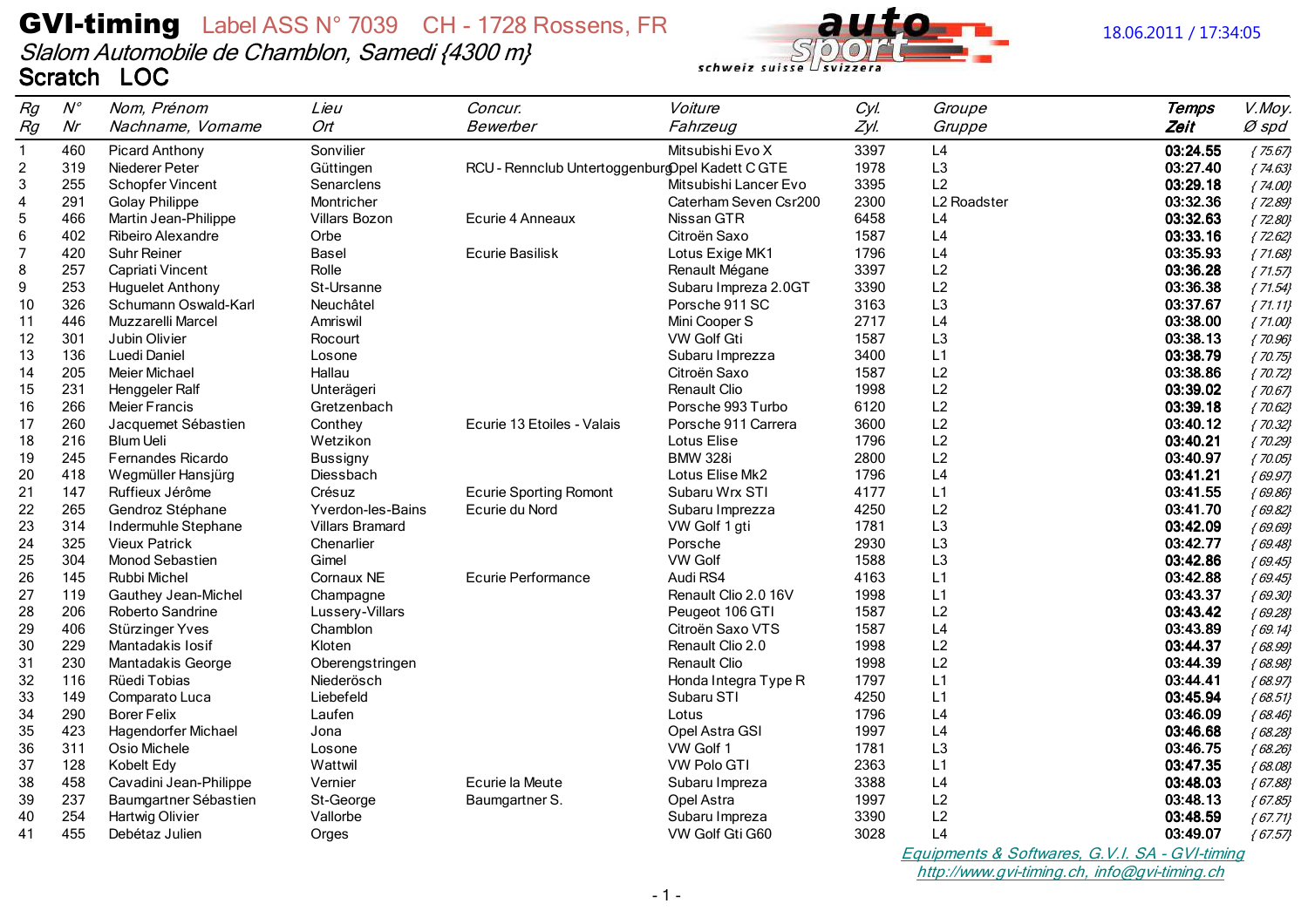## **GVI-timing** Label ASS N° 7039 CH - 1728 Rossens, FR Slalom Automobile de Chamblon, Samedi {4300 m} Scratch LOC



| Rg | $\mathcal{N}^{\circ}$ | Nom, Prénom              | Lieu                   | Concur.                                            | Voiture                      | Cyl. | Groupe                                    | <b>Temps</b> | V.Moy.    |
|----|-----------------------|--------------------------|------------------------|----------------------------------------------------|------------------------------|------|-------------------------------------------|--------------|-----------|
| Rg | Nr                    | Nachname, Vorname        | Ort                    | Bewerber                                           | Fahrzeug                     | Zyl. | Gruppe                                    | Zeit         | Ø spd     |
| 42 | 437                   | Grosjean Julien          | Cernier                | Racing Club Jurassien                              | <b>Abarth Grande Punto</b>   | 2326 | L4                                        | 03:49.19     | ${67.54}$ |
| 43 | 219                   | Di Pietrantonio Mario    | Valeyres-sous-Montagny |                                                    | Lotus Elise 111S             | 1796 | L2                                        | 03:49.37     | ${67.48}$ |
| 44 | 427                   | <b>Tardy Gil</b>         | Cossonay               | Ecurie Performance                                 | Mégane Coupé                 | 1998 | L4                                        | 03:49.58     | ${67.42}$ |
| 45 | 240                   | Müller Remo              | Luzern                 | Racing Club Airbag                                 | VW Polo G40                  | 2162 | L2                                        | 03:49.93     | ${67.32}$ |
| 46 | 310                   | Osio Marco               | Locarno                |                                                    | <b>VW Golf GTI</b>           | 1781 | L <sub>3</sub>                            | 03:49.94     | ${67.32}$ |
| 47 | 232                   | Fama Johnny              | La Sarraz              |                                                    | Renault Megane               | 1998 | L2                                        | 03:49.96     | ${67.31}$ |
| 48 | 218                   | Ricci Lucien             | Marin                  |                                                    | Lotus Elise                  | 1796 | L2                                        | 03:50.01     | ${67.30}$ |
| 49 | 224                   | Dubach Ludovic           | Yverdon-les-Bains      |                                                    | Subaru                       | 3389 | L2                                        | 03:50.47     | ${67.16}$ |
| 50 | 407                   | Michel Ueli              | Gsteigwiler            | Zoatec Racing                                      | Honda Civic VTi              | 1594 | L4                                        | 03:50.61     | ${67.12}$ |
| 51 | 416                   | Egli Philip              | Zürich                 | Racing Club Airbag                                 | VW Scirocco 16V              | 1781 | L4                                        | 03:50.62     | ${67.12}$ |
| 52 | 117                   | <b>Cruchaud Michel</b>   | <b>Bullet</b>          |                                                    | <b>Renault Clio Sport</b>    | 1998 | L1                                        | 03:50.77     | ${6707}$  |
| 53 | 421                   | <b>Felder Eric</b>       | Chardonne              |                                                    | Honda Integra Type R         | 1797 | L4                                        | 03:50.94     | ${67.02}$ |
| 54 | 226                   | <b>Beney Matthieu</b>    | Yvonand                |                                                    | Nissan Sunny 2.0             | 1997 | L2                                        | 03:50.98     | ${67.01}$ |
| 55 | 150                   | Mojonnier Ludovic        | Grandson               |                                                    | Ford Focus                   | 4286 | L4                                        | 03:51.10     | ${66.98}$ |
| 56 | 234                   | <b>Achermann Marc</b>    | Vitznau                |                                                    | Honda Civic Type R           | 1998 | L2                                        | 03:51.22     | ${66.94}$ |
| 57 | 148                   | Lademann Falk            | Neerach                | Motorsport-Freunde-OstschweizFord Focus RS         |                              | 4247 | L1                                        | 03:51.36     | ${66.90}$ |
| 58 | 109                   | <b>Baumer Romain</b>     | Cheyres                |                                                    | Honda Civic                  | 1595 | L1                                        | 03:51.63     | ${66.82}$ |
| 59 | 293                   | <b>Burghold Bernhard</b> | Bern                   |                                                    | Corvette Z06                 | 7011 | L2 Roadster                               | 03:51.70     | ${66.80}$ |
| 60 | 211                   | Schär André              | Walliswil b. Wangen    |                                                    | Honda Civic VTI              | 1595 | L2                                        | 03:51.82     | ${66.77}$ |
| 61 | 217                   | Gueniat Yolanda          | Wernetshausen          |                                                    | Lotus Elise                  | 1796 | L2                                        | 03:52.69     | ${66.52}$ |
| 62 | 424                   | Vernay Aurèle            | Orsières               |                                                    | <b>Renault Clio Williams</b> | 1997 | L4                                        | 03:52.83     | ${66.48}$ |
| 63 | 447                   | Servello Andreas         | Ettingen               |                                                    | Mini Cooper S                | 2717 | L4                                        | 03:53.10     | ${66.40}$ |
| 64 | 456                   | Schwizgebel Mirco        | Pfungen                | Racing Club Airbag                                 | VW Golf 4 GTI                | 3060 | L4                                        | 03:53.13     | ${66.39}$ |
| 65 | 401                   | Achermann Philip         | Bottmingen             | Ecurie Basilisk                                    | Suzuki Swift Sport           | 1586 | L <sub>4</sub>                            | 03:53.86     | ${66.19}$ |
| 66 | 256                   | Luck Peter               | Tagelswangen           |                                                    | Renault Megane RS            | 3397 | L2                                        | 03:54.18     | ${66.10}$ |
| 67 | 435                   | <b>Blulle Jacques</b>    | <b>St-Livres</b>       | Ecurie Performance                                 | VW Polo G40                  | 2162 | L4                                        | 03:54.39     | ${66.04}$ |
| 68 | 316                   | Noirat Alexandre         | Saignelégier           |                                                    | <b>VW Golf</b>               | 1781 | L <sub>3</sub>                            | 03:54.43     | ${66.03}$ |
| 69 | 105                   | Schneider Damien         | Lausanne               | Ecurie Automobile Racing Fan's Peugeot 106 1.6 16V |                              | 1587 | L1                                        | 03:54.60     | ${65.98}$ |
| 70 | 251                   | Bonny Fabien             | Orbe                   |                                                    | VW Polo 1.8 T                | 3060 | L2                                        | 03:54.66     | ${65.96}$ |
| 71 | 315                   | <b>Bernhard Roger</b>    | Steinmaur              | Racing Club Airbag                                 | VW Golf II 16V               | 1781 | L3                                        | 03:54.67     | ${65.96}$ |
| 72 | 465                   | Kocher Daniel            | Lausanne               |                                                    | Audi S4 Avant 3.0 TFSI       | 5092 | L4                                        | 03:54.87     | ${65.90}$ |
| 73 | 436                   | Soldini Fulvio           | Novazzano              |                                                    | VW Polo G40                  | 2162 | L4                                        | 03:55.19     | ${6581}$  |
| 74 | 404                   | Oudet Julian             | Farvagny               |                                                    | Citroën Saxo VTS             | 1587 | L4                                        | 03:55.22     | ${65.80}$ |
| 75 | 250                   | Monnier Ludovic          | Villeneuve             |                                                    | Audi s3 quattro              | 3028 | L2                                        | 03:55.33     | ${65.77}$ |
| 76 | 267                   | Ugur Deniz               | Zürich                 |                                                    | Corvette Z06                 | 7011 | L2                                        | 03:55.35     | ${65.77}$ |
| 77 | 405                   | Froidevaux Pierre        | Chézard-St-Martin      |                                                    | Peugeot 106 GTI              | 1587 | L4                                        | 03:55.41     | ${65.75}$ |
| 78 | 410                   | Corboz Dean              | Bex                    | Corboz D.                                          | Honda Civic                  | 1595 | L4                                        | 03:55.56     | ${65.71}$ |
| 79 | 320                   | Donzé Arnaud             | Porentruy              | Donzé A.                                           | <b>VW Golf GTI</b>           | 1788 | L <sub>3</sub>                            | 03:55.88     | ${65.62}$ |
| 80 | 439                   | D Onofrio Dario          | <b>Echallens</b>       |                                                    | Fiat Punto GT                | 2332 | L <sub>4</sub>                            | 03:56.01     | ${65.58}$ |
| 81 | 107                   | Jaquemet Yannick         | Penthaz                |                                                    | Citroen Saxo 1.6 16V         | 1587 | L1                                        | 03:56.18     | ${65.54}$ |
| 82 | 118                   | <b>Buff Michel</b>       | Rennaz                 |                                                    | Renault Clio                 | 1998 | L1                                        | 03:57.27     | ${65.24}$ |
|    |                       |                          |                        |                                                    |                              |      | Equipmenta & Settuarea C VI SA CVI timing |              |           |

*Equipments* of -timing http://www.gvi-timing.ch, info@gvi-timing.ch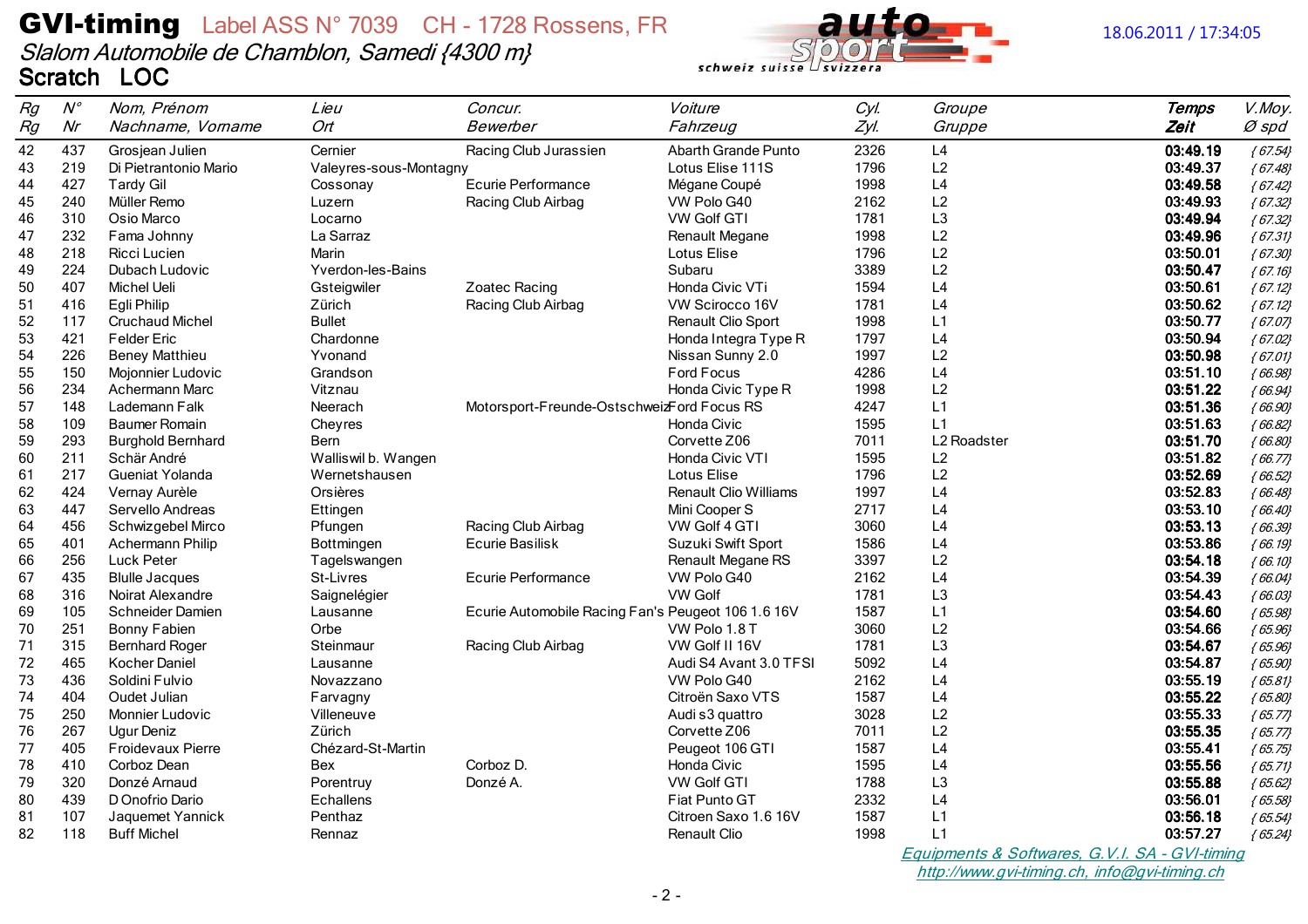## **GVI-timing** Label ASS N° 7039 CH - 1728 Rossens, FR Slalom Automobile de Chamblon, Samedi {4300 m} Scratch LOC



#### 18.06.2011 / 17:34:05

| Rg  | $N^{\circ}$ | Nom, Prénom                  | Lieu            | Concur.                    | Voiture                      | Cyl. | Groupe         | <b>Temps</b>  | V.Moy.    |
|-----|-------------|------------------------------|-----------------|----------------------------|------------------------------|------|----------------|---------------|-----------|
| Rg  | Nr          | Nachname, Vorname            | Ort             | Bewerber                   | Fahrzeug                     | Zyl. | Gruppe         | Zeit          | Ø spd     |
| 83  | 227         | Gauthey Théo                 | Yverdon         |                            | <b>Renault Clio Williams</b> | 1997 | L2             | 03:57.29      | ${65.23}$ |
| 84  | 233         | <b>Frossard Ralph</b>        | <b>Bulle</b>    |                            | <b>Renault Clio</b>          | 1998 | L2             | 03:57.62      | ${65.14}$ |
| 85  | 207         | <b>Burnier Jean-François</b> | Montricher      |                            | Citroën Saxo 1600 VTS        | 1587 | L2             | 03:57.90      | ${65.06}$ |
| 86  | 220         | <b>Christinaz Thierry</b>    | St-Oyens        |                            | Opel Astra                   | 1798 | L2             | 03:58.28      | ${64.96}$ |
| 87  | 313         | Osio Moreno                  | Locarno         | Squadra Corse Quadrifoglio | <b>VW Golf GTI</b>           | 1781 | L <sub>3</sub> | 03:58.32      | ${64.95}$ |
| 88  | 203         | Steiner Frédéric             | Payerne         |                            | <b>VW Polo</b>               | 1389 | L2             | 03:58.45      | ${64.91}$ |
| 89  | 259         | Erb Stephaan                 | <b>Bursins</b>  | Erb S.                     | Mitsubishi Lancer Evo IX     | 3397 | L4             | 03:58.84      | ${64.81}$ |
| 90  | 212         | Rochat David                 | Lussery-Villars |                            | Peugeot 106 gti              | 1600 | L2             | 03:58.93      | ${64.78}$ |
| 91  | 225         | Dépraz Christian             | Denges          | Ecurie des Lions           | Mitsubishi Eclipse           | 1996 | L2             | 03:59.27      | ${64.69}$ |
| 92  | 106         | Martinet Lucien              | L Isle          |                            | Citroen Saxo                 | 1587 | L1             | 03:59.45      | ${64.64}$ |
| 93  | 121         | Orsino Jean-François         | Rolle           |                            | Honda Civic Type R 2.0       | 1998 | L1             | 04:00.63      | ${64.33}$ |
| 94  | 241         | Meylan Adrien                | Penthaz         |                            | <b>BMW</b>                   | 2493 | L2             | 04:00.64      | ${64.32}$ |
| 95  | 409         | <b>Brasseur Michael</b>      | Fontainemelon   | Scuderia Taifyn            | Citroën Saxo vts             | 1600 | L4             | 04:00.67      | ${64.31}$ |
| 96  | 302         | Chappot Julien               | Charrat         |                            | <b>Toyota Corolla</b>        | 1587 | L3             | 04:00.86      | ${64.26}$ |
| 97  | 122         | Savioz Kévin                 | Saxon           |                            | Peugeot 306 GTI 6            | 1998 | L2             | 04:00.92      | ${64.25}$ |
| 98  | 252         | Maeder Roland                | Carrouge        |                            | Porsche 911 Carrera          | 3163 | L2             | 04:01.34      | ${64.13}$ |
| 99  | 417         | <b>Robert Christian</b>      | Morrens         | Ecurie des Lions           | <b>BMW</b>                   | 1794 | L4             | 04:01.70      | ${64.04}$ |
| 100 | 221         | Métraux Nathanaël            | Vallorbe        |                            | Nissan 200SX                 | 3056 | L2             | 04:01.89      | ${63.99}$ |
| 101 | 123         | <b>Monnier Gilles</b>        | Villeneuve      | Monnier G.                 | VW Golf GTI 16v              | 1780 | L1             | 04:02.05      | ${63.95}$ |
| 102 | 210         | Tino Gregorio                | Grancia         |                            | Honda Civic CRX              | 1591 | L2             | 04:02.24      | ${63.90}$ |
| 103 | 445         | Stofer Raymond               | Herznach        | <b>Ecurie Basilisk</b>     | Mini Cooper                  | 2717 | L4             | 04:02.71      | ${63.77}$ |
| 104 | 258         | Krummen Samuel               | lucens          | Automobil Club der Schweiz | Subaru Impreza               | 3397 | L2             | 04:04.14      | ${63.40}$ |
| 105 | 261         | Reymond Steve                | Gimel           |                            | Saab 95 Troll                | 3893 | L2             | 04:04.63      | ${63.27}$ |
| 106 | 422         | <b>Bruno Freitas</b>         | Rolle           |                            | Peugeot 205 gti              | 1904 | L4             | 04:05.01      | ${63.17}$ |
| 107 | 110         | Panchaud Sylvain             | Murist          |                            | Renault Twingo               | 1598 | L1             | 04:06.73      | ${62.73}$ |
| 108 | 228         | <b>Baillif Patrick</b>       | Roche           |                            | Peugeot 206 2.0 RC           | 1997 | L2             | 04:08.39      | ${62.32}$ |
| 109 | 426         | Wasser Manuela               | Schachen        | MST - Zentralschweiz       | <b>Renault Clio</b>          | 1998 | L4             | 04:10.00      | ${61.91}$ |
| 110 | 102         | <b>Brunner Patrice</b>       | St-Cierges      |                            | <b>VW Polo 100 16V</b>       | 1390 | L1             | 04:12.50      | ${61.30}$ |
| 111 | 457         | Ulmann Lionel                | Suisse          |                            | Mazda 323 GTX                | 3060 | L4             | 04:13.34      | ${61.10}$ |
| 112 | 303         | De Simone Vito               | Ollon           |                            | <b>VW Golf</b>               | 1588 | L3             | 04:13.57      | ${61.04}$ |
| 113 | 415         | <b>Schweizer Nicole</b>      | Bülach          | Racing Club Airbag         | VW Golf                      | 1780 | L <sub>4</sub> | 04:13.97      | ${60.95}$ |
| 114 | 202         | Morina Milaim                | St-Aubin        | Scuderia Taifyn            | Peugeot 106 rallye           | 1293 | L2             | 04:15.31      | ${60.63}$ |
| 115 | 459         | Cavadini Sandrine            | Prangins        | Ecurie la Meute            | Subaru Impreza               | 3388 | L4             | 04:16.52      | ${60.34}$ |
| 116 | 419         | <b>Huwiler Denise</b>        | Altwis          | Racing Club Airbag         | BMW E30                      | 1796 | L4             | 04:17.27      | ${60.17}$ |
| 117 | 208         | Corthésy David               | Lausanne        |                            | Citroën Saxo vts             | 1587 | L2             | 04:18.30      | ${59.92}$ |
| 118 | 222         | Oberson Loïc                 | Riaz            |                            | VW Golf gti                  | 1983 | L2             | 04:24.90      | ${58.43}$ |
| 119 | 111         | Pateau Florian               | Chène-Paquier   | Pateau F.                  | Honda CRX                    | 1600 | L1             | 04:25.28      | ${58.35}$ |
| 120 | 201         | Mesot Jean-Louis             | Morges          |                            | <b>Smart Micro Compact</b>   | 1018 | L2             | 04:39.97      | ${55.29}$ |
| nc  | 215         | Aliberti Luca                | Estavayer       |                            | <b>VW Golf</b>               | 1780 | L2             | $\sim$ $\sim$ |           |